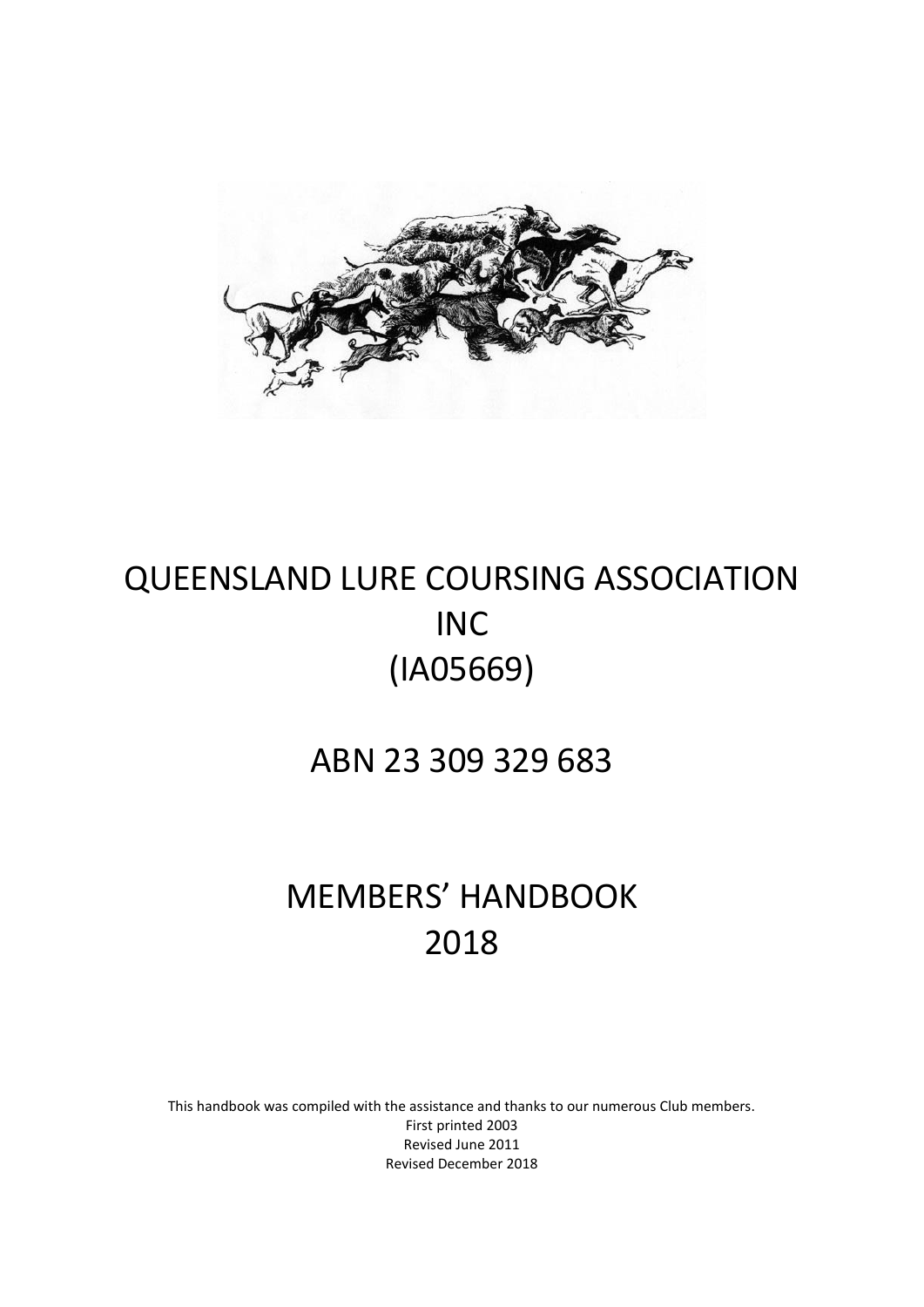# **Table of Contents**

| Points and Grading for Registered Breeds  12            |
|---------------------------------------------------------|
| Points and Grading for Mixed Breeds and Unregistered 14 |
| Points and Grading Show and Field Champion 16           |
|                                                         |
|                                                         |
|                                                         |
|                                                         |
|                                                         |
|                                                         |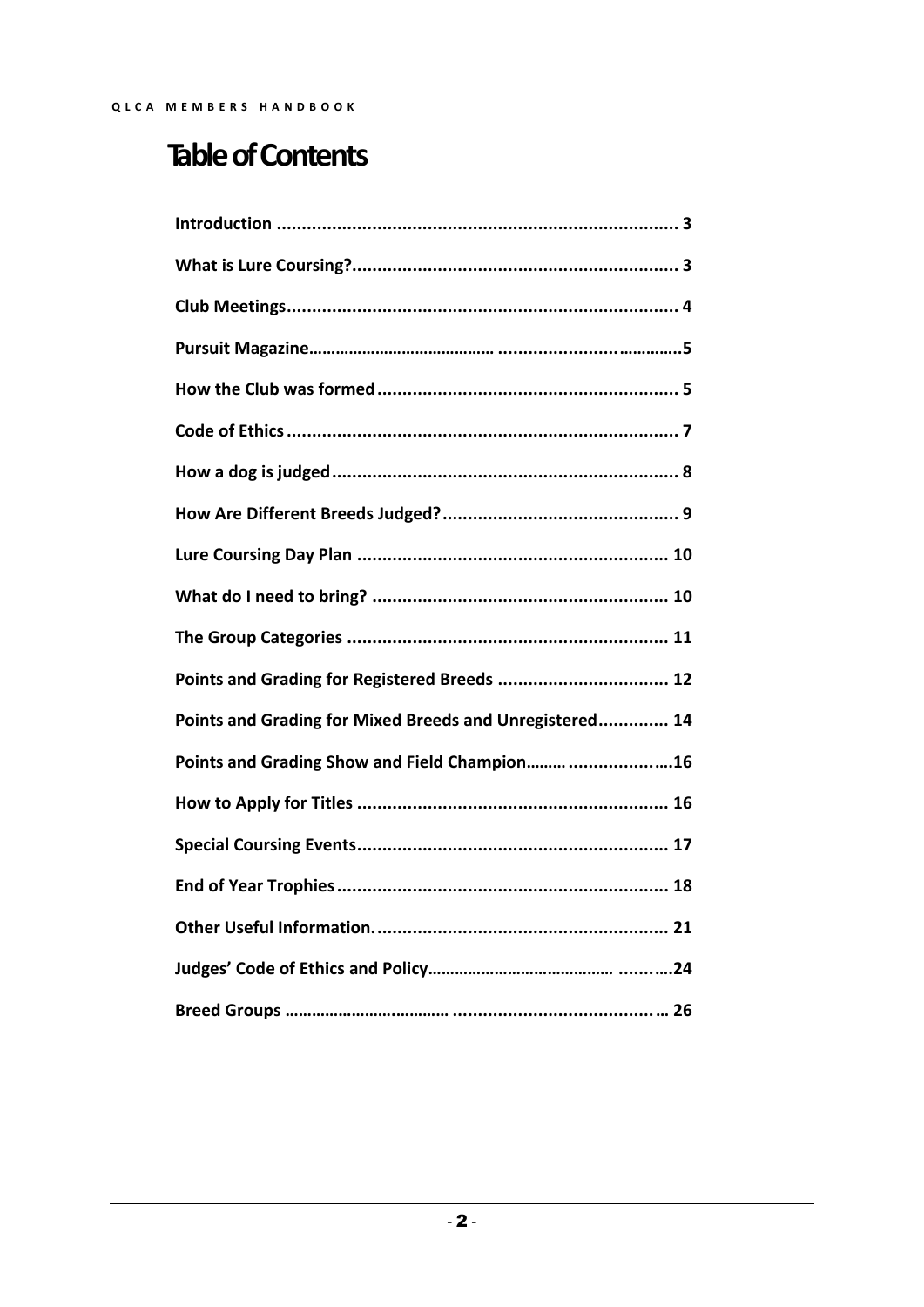# **Introduction**

elcome, to the Queensland Lure Coursing Association Incorporated (QLCA). This Members' Handbook is designed to assist and guide you through your introduction to the Club. It contains useful information about lure coursing in general, how the club is run, when it was formed, and of course, why it was formed. You will also find our rules and regulations in this handbook, and information designed to help you enjoy this sport with your dog. W

# **What is Lure Coursing?**



oursing "…the sport of pursuing hares, etc with hounds that follow by sight rather than by scent…" [*Macquarie Dictionary*] is a very ancient sport. The modern version – Lure Coursing – is the sport of coursing using an artificial lure. *No live game is used either in training or in racing*. C

**Hunting** with dogs goes back to antiquity, as can be seen by pictures and tapestries in art museums. In 124 A.D., the Greek historian, Arrian wrote, "The true sportsman does not take out his dogs to destroy the hares, but for the sake of the course, and the contest between the dogs and the hares, and is glad if the hare escapes."

**Lure Coursing** is usually limited to sight-hounds, that is, dogs that use their eyes rather than their noses for hunting (for example - Afghans, Borzois, Deerhounds, Greyhounds, Irish Wolfhounds, Ibizan Hounds, Pharaoh Hounds, Salukis, Whippets and Rhodesian Ridgebacks). Any other dog, pure bred or not, that has a penchant for the chase, may compete.

Lure coursing, as conducted in Queensland, includes not only sight hounds but also all breeds of dogs, including non-pedigree and mixed breeds – making us quite unique compared to other parts of the world where lure coursing is open **only** to sight hounds. Nevertheless, "the preservation of the functional hound" is one of the stated aims behind the introduction of lure coursing to Queensland.

Lure coursing, a sport that is extremely popular in England, Europe and the U.S.A and it came to Australia in the early eighties in the form that we practice now. It first came to Queensland and now other states enjoy the sport. **Lure Coursing** tries to stimulate the hound's natural instincts for coursing. The "Lure", (a bunch of plastic strips or a plastic bag) is tied to a rope that is pulled around spindles and pullies by a motorcycle especially designed for this purpose. The course pattern is irregular and somewhat similar with the way a hare might run in the open field and we vary it from meet to meet. The Royal Society for the Prevention of Cruelty to Animals (RSPCA) has fully endorsed our sport and has commended our efforts for promoting responsible dog ownership.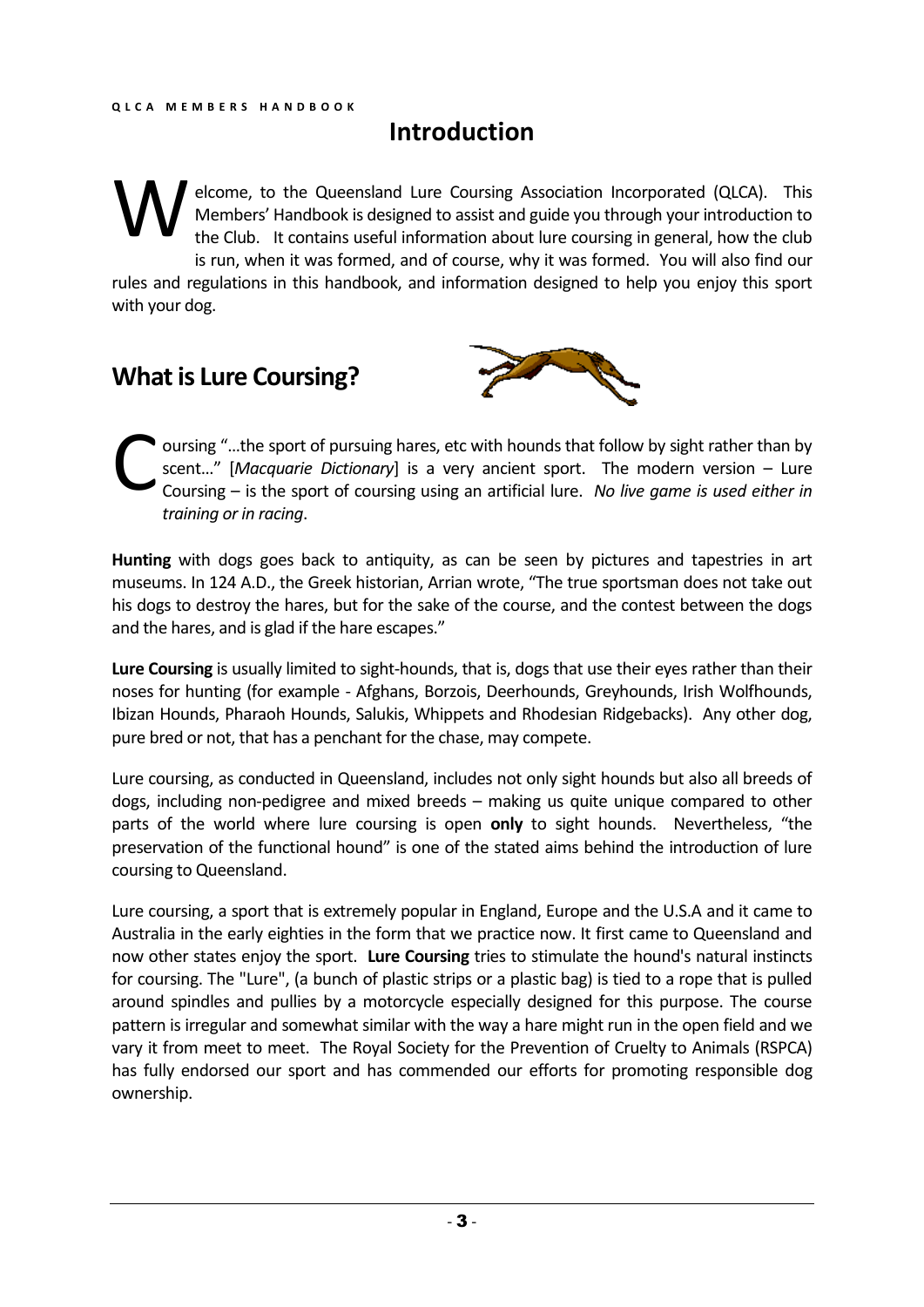**In an official lure coursing field trial,** the dogs are released on the Huntsmaster's call and they follow the lure around the course. Each dog is scored on its enthusiasm, skill, agility, speed and endurance. After the scores are totalled at the end of the day (after each dog has run twice), place cards are awarded to the First, Second and Third place-getters in each breed, with the overall winner of each group getting special recognition. These points allotted go towards the title of "Field Champion" for pedigreed dogs, and "Companion of the Course" for unregistered and mixed breed dogs.

**We use the grounds** at Wally Tate Park, Kuraby under a rental agreement with the Brisbane City Council (BCC) and we keep bags, scoops, and bins and so forth on hand for cleanliness. The grounds are fully fenced, and we are very proud to leave the area in perfect condition for our next lure coursing meet. As these are Council grounds, the rules regarding the consumption of alcohol on public grounds apply.

**QLCA race meetings** are held at Wally Tate Park at Kuraby, usually once a month, commencing at approximately 8.30am with puppy runs and introductory runs for new dogs. These are followed by the normal races of breed category runs, unregistered and veterans (not in this order every meet).

A person considering taking up the sport may bring his or her dog to trial runs, held over a short, straight course on each coursing day, before the commencement of the day's formal competition. If the dog shows an interest, the newcomer may then enter the day's competition. To continue running the dog however, the owner should, after three meets, become a financial member of the lure coursing club. **Coursing entries thereafter must be lodged no later than ten days prior to the race day.** A short period of summer lure coursing – December through February – involves the dogs in one run only at each meet. From March to November a meet involves dogs running twice in the day, with ample time between the runs. These are the runs that count toward the dog's lure coursing titles and the end of year trophies.

Additionally, lure coursing is conducted at the Warwick club which is affiliated to the QLCA. The Warwick Club meets are held at Henry Joppich Park, Warwick, usually on the last Sunday of the month.

# **Club Meetings**

Our lure coursing members' meetings are run by the QLCA and by the affiliated body, the Warwick Lure Coursing Club Incorporated (WLCC).

General meetings are held several times during the year at the lure coursing grounds. ALL MEMBERS ARE WELCOME! Come and have a say in the running of your club.

Management Committee meetings (with Management and Committee members) are held monthly and consists of the following positions: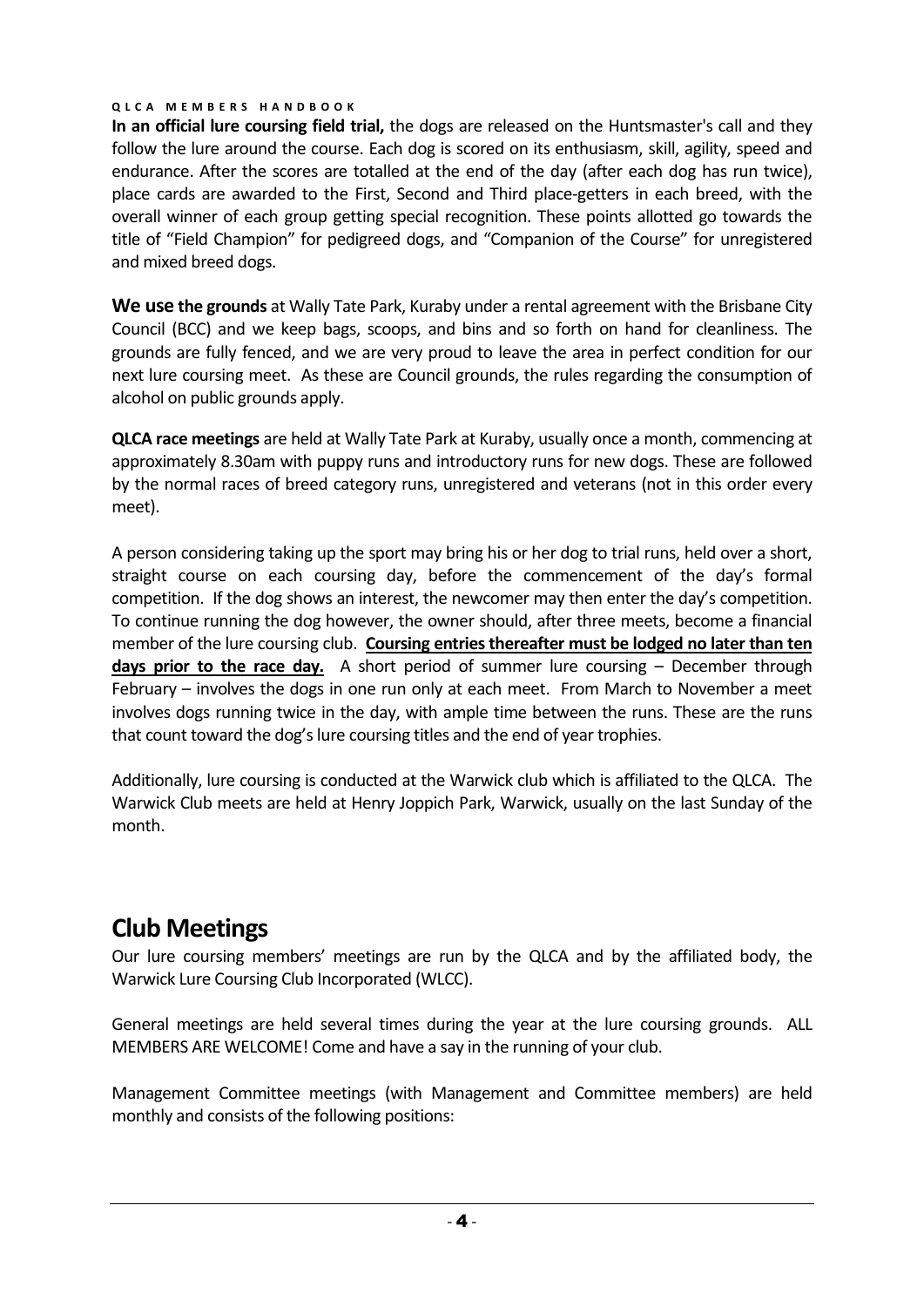| <b>MEMBERS HANDBOOK</b><br>QLCA<br>Management Committee: |                              |   |                             |  |
|----------------------------------------------------------|------------------------------|---|-----------------------------|--|
| 7                                                        | President                    | ת | Vice President              |  |
| R                                                        | Secretary                    | ת | Treasurer                   |  |
|                                                          | Other Committee members:     |   |                             |  |
| 7                                                        | Committee members x 3        | 7 | Racing Secretary            |  |
| 13                                                       | <b>Pursuit Editor</b>        | ? | Webmaster/Facebook Editor   |  |
|                                                          | <b>Other Office Bearers:</b> |   |                             |  |
| 7                                                        | <b>Fundraiser</b>            | P | Point scorer/Trophy Officer |  |
| 卪                                                        | First Aid Officer            | 卪 | Safety Officer              |  |
| 7                                                        | <b>Public Relations</b>      |   |                             |  |

Committee members and Office Bearers with their contact details are listed in the Association's magazine and newsletter "The Pursuit". Please be aware that we are a not for profit organisation and all roles and positions are filled by volunteers.

The Club's Annual General Meeting (AGM) is held in April each year.

### **Pursuit – Club magazine**

The Pursuit is published annually with current year updated information and several official forms. The Pursuit Newsletter is usually published monthly and contains general information and articles of interest. Results from previous meets, grade changes coursing dates and general safety reminders are also included.

## **Website**

The official website address is [www.queenslandlurecoursing.com](http://www.queenslandlurecoursing.com/) that is managed by the Webmaster. This website contains an amazing amount of information about the Club and includes a photo gallery, electronic entry and membership forms as well as many other interesting items. Go and explore it.

# **How the Club was formed**

In 1984 Steve and Sabine Mueller arrived from Germany, bringing with them their Afghan hounds. They were involved in lure coursing in Germany and after racing their afghans on the greyhound tracks with the Afghan Hound Club for a few months, decided there was a need to find a more natural form of chasing for the dogs. Steve and Sabine floated the idea of lure coursing, however nobody here knew what this was, so with a lot of explaining decided to try it.

A small group of people got together to try and figure out how to make this happen. After many attempts and many hours of building machines and rollers and holding fun days, trying to get equipment to last the day without blowing up, we finally in 1990, had equipment good enough to form a club.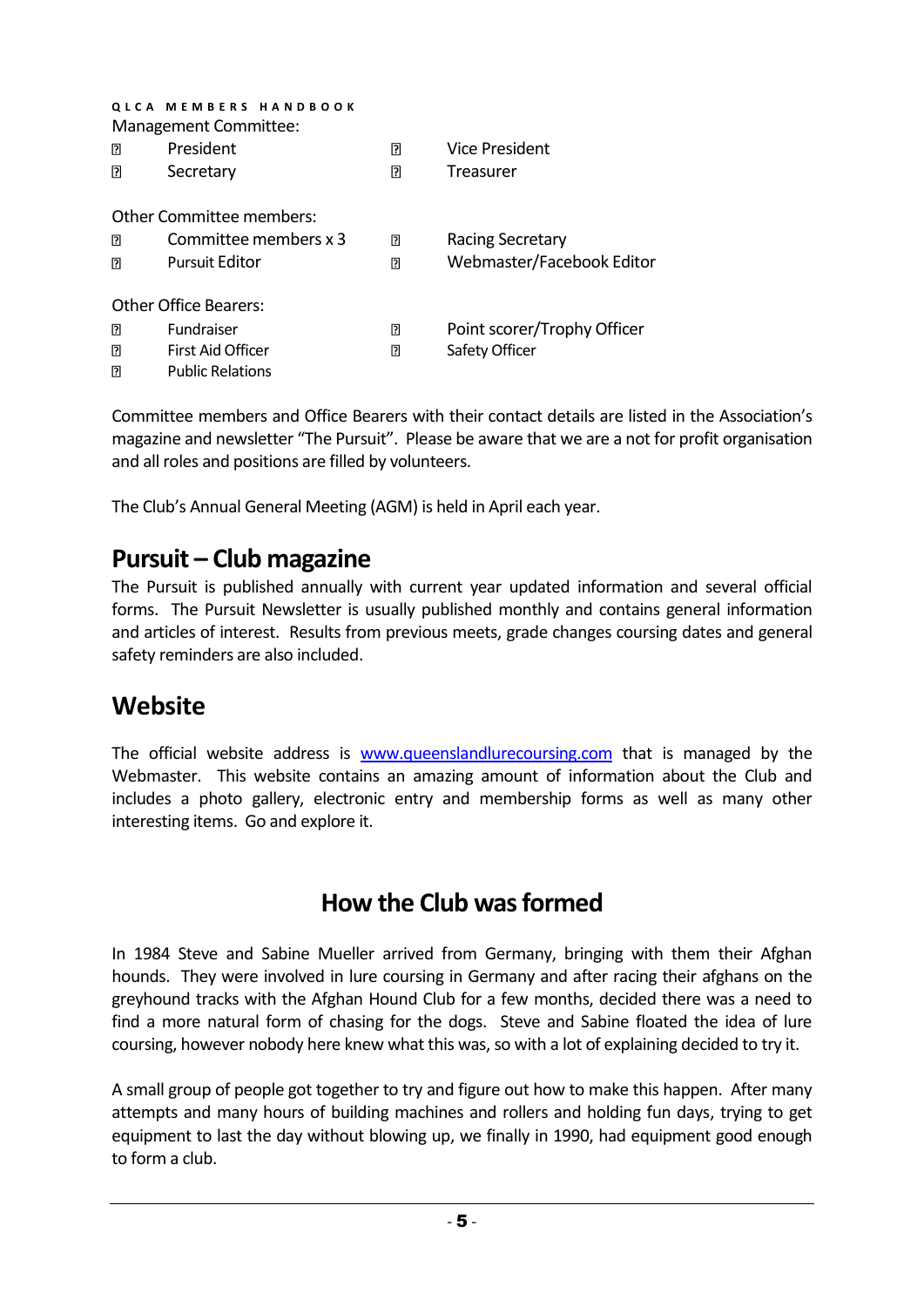In 1990 Steve and Sabine called for people interested in forming a lure coursing club to meet at Ian Smith's house. Well, so many people turned up that we had to move into the double garage, and a club was formed that night.

At that first meeting it was decided the club would run all breeds in competition, but also be 'dedicated to the preservation of the functional hound' – which became the club's motto. It was also decided to have a section where dogs without papers could run, as most breed clubs had a rescue arm and this section would allow the people who took these dogs into their homes, something that they could take part in with their dogs. We also decided that there would be no interbreed running – allowing each breed to show its full potential while on the coursing field.

With the starting of a new sport and the forming of a new club, many things had to be put into place, like rules being formulated, how to actually run a competition, how to judge all breeds; the list just went on and on. As you can imagine the first elected committee was meeting every week late into the night trying to put this together. We relied heavily on Steve and Sabine Mueller's experience with lure coursing to put a system in place that people would be happy with.

The first competition meeting was held in late 1990. This was a very nervous moment for the hard-working committee, but it proved to be very successful with people having a very enjoyable day. As the months passed we learnt a lot and improved with every meeting. A grading system was finally worked out that suited all breeds and the judging was fine-tuned so all breeds were on equal terms. This has worked well as we have had everything from a Cavalier King Charles Spaniel, to Greyhounds, getting best in field.

One of our big problems was finding somewhere to hold meetings. Steve and Sabine had 5 acres, which we used but now they had to move. A pony club came to our rescue and allowed the club to use their grounds, which proved unsuitable as the horses cut up the ground rather badly, which is not good for fast running dogs; so a decision was made to source our own grounds.

We approached the BCC for land and after a lot of meetings (and I mean a lot) the Council granted us a lease on 15 acres of land which was a great step forward for the club. With the help of some great sponsors we put up a dog proof fence around the running area and around the spectator area to keep the people separated from the dogs running. We previously had to walk a fair distance to the toilets but now we have toilets on the grounds.

The Club is now holding meetings once a month and sometimes twice a month, during winter months, and running a Summer Cup during the hottest months of the year – in the coolest part of the day. Our championships (Invitation Races) are held in August, where after qualifying during the year, the top three dogs of every breed are invited to run a 550m course twice in 15 minutes with vet checks before, in-between and after. If the dog does not recover sufficiently it is vetted out at the Vet's discretion. This is an endurance event and a good meeting to watch.

Well, that's a brief outline of how lure coursing started and progressed up to the present day. *Ian Smith*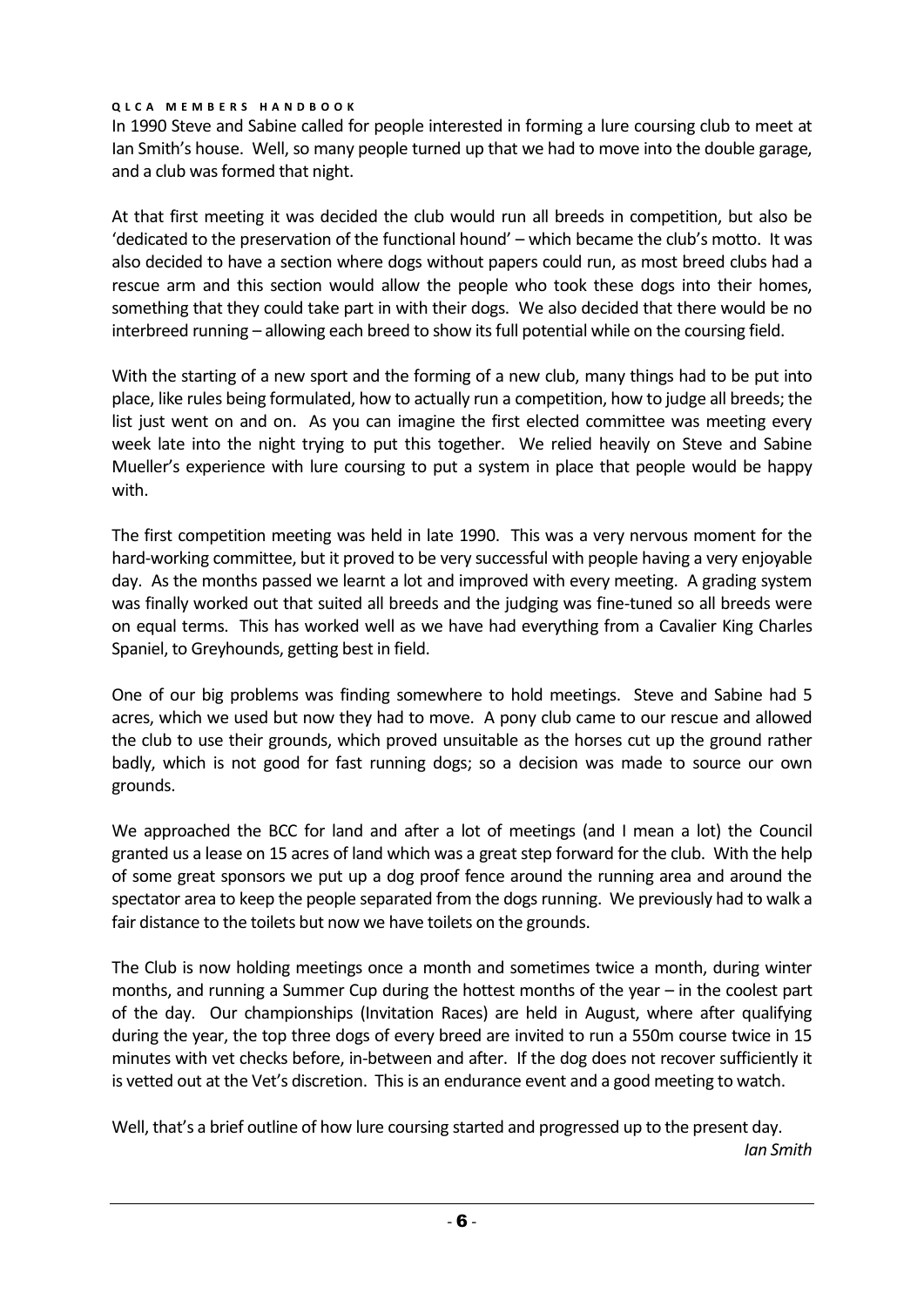# **Lure Coursing Code of Ethics**

- 1) Any member found guilty of baiting a dog with live game shall be immediately banned for life from the QLCA or any affiliated club or association.
- 2) It is the owner's responsibility to ensure that the dog is in good health, uninjured and all dogs must have **not,** within the period of three months prior to each meet, been in contact with any dog or kennel affected with Distemper, Canine Hepatitis, Parvovirus or any other contagious or infectious disease.
- 3) Bitches in season must not be coursed during their season and from six (6) weeks from the onset of season - for the bitch's welfare.
- 4) No puppies under the age of 12 months to be coursed in competition.
- 5) Instructions and directions from the officers of the day being the Huntsmaster, Judges, Chief Steward, Lure Operator, Safety Officer, and Racing Secretary must be respected and obeyed.
- 6) Dogs must always be kept under control on a suitable leash (no extending leads) or crated for public safety and the animals' welfare.
- 7) Cleanliness of the grounds including removal of dog droppings is the responsibility of the dog's owner or agent.
- 8) No interbreed (different breeds) to be run during competition.
- 9) "Interbreed" runs during training runs and fun runs will be at the discretion of the Huntsmaster of the day.
- 10) That all dogs on the lure coursing grounds be under the control of an adult at all times, with the definition of an adult to be eighteen years of age or over.
- 11) Adults only to be in catching pen during races or at Huntsmaster's discretion.
- 12) Only officials or other authorised persons to be allowed on the field during coursing runs.
- 13) In the case of disputes; the decision of the President, Secretary and other authorised club persons will be final.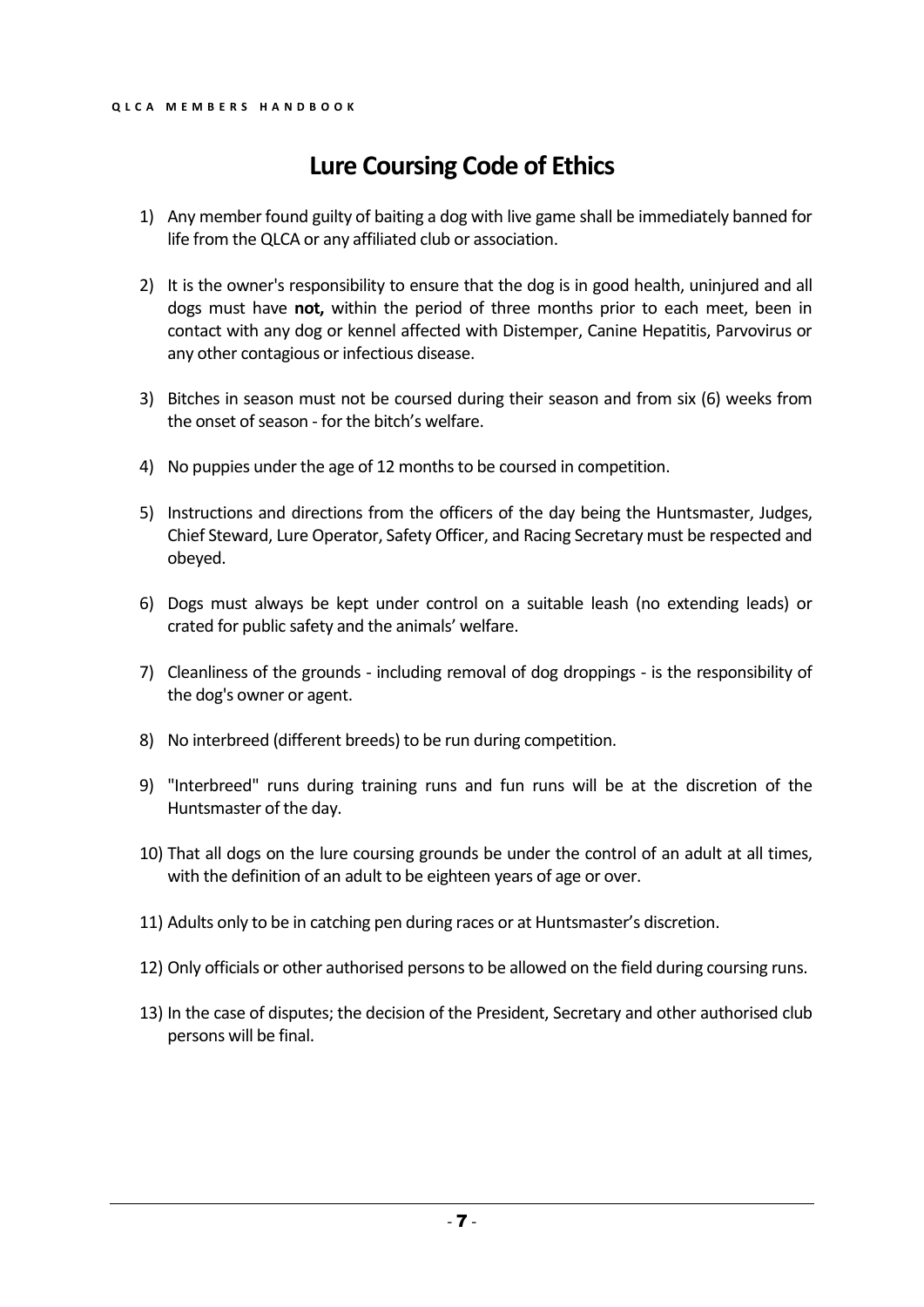# **How a dog is Judged**

Your dog is evaluated on the following points as it is not just a test of speed.

#### **ENTHUSIASM**: (Max 15 Points)

Lively, single minded, showing great eagerness and determination regarding the lure, from the start and until the lure returns to the catching pen for the course.

#### **SKILL:** (Max 15 Points)

The behaviours the dog displays during the course that relate to its intent to hunt and take the lure. Course taken in relation to where the lure is heading or the anticipation of where the lure is likely to immediately head. Awareness of the location of the lure on the course or actions taken to relocate the lure. Reaction time to movement in lure direction or speed.

#### **SPEED**: (Max 25 Points)

Rapidity in moving, the rate of moving or progress. Credit goes to the dog that levels out low, stretching and really drives. Since timing is not used to measure speed, the dog's manner of "putting out" is an important means of assessing its ability to cover ground.

#### **AGILITY**: (Max 25 Points)

The ability to move quickly and easily; nimbleness in negotiating terrain, which may cause a dog to slip or slide; turning without going wide or cutting or breaking stride; co-ordination of movement.

#### **ENDURANCE**: (Max 20 Points)

Lasting quality, stamina of physical and mental concentration. Credit is given to the dog, which does not fade, or pull up or slacken.

In the event of tied scores, a countback of the Judge's sheets will be held to determine the winner. The countback will commence with the speed score, followed by agility, endurance, skill and enthusiasm. If the tied scores cannot be separated, then the Senior Judge will award the winner. This rule only applies to routine coursing meets.

#### **PENALTIES**:

#### *Loose dog's penalty: 25 points*

The penalty of twenty-five [25] points shall be given against a dog that is found loose anywhere on the grounds on the day. It will have no effect on the dog's overall yearly rating or grading

#### *Pre-slip penalty: 5 points*

For dogs whose handlers start their dogs before the Huntsmaster has given the "Go" command.

#### *Course delay penalty: 5 points*

Dogs which delay their course or whose handlers delay the course may be penalised, but not through trying to retrieve the lure upon completion of the course.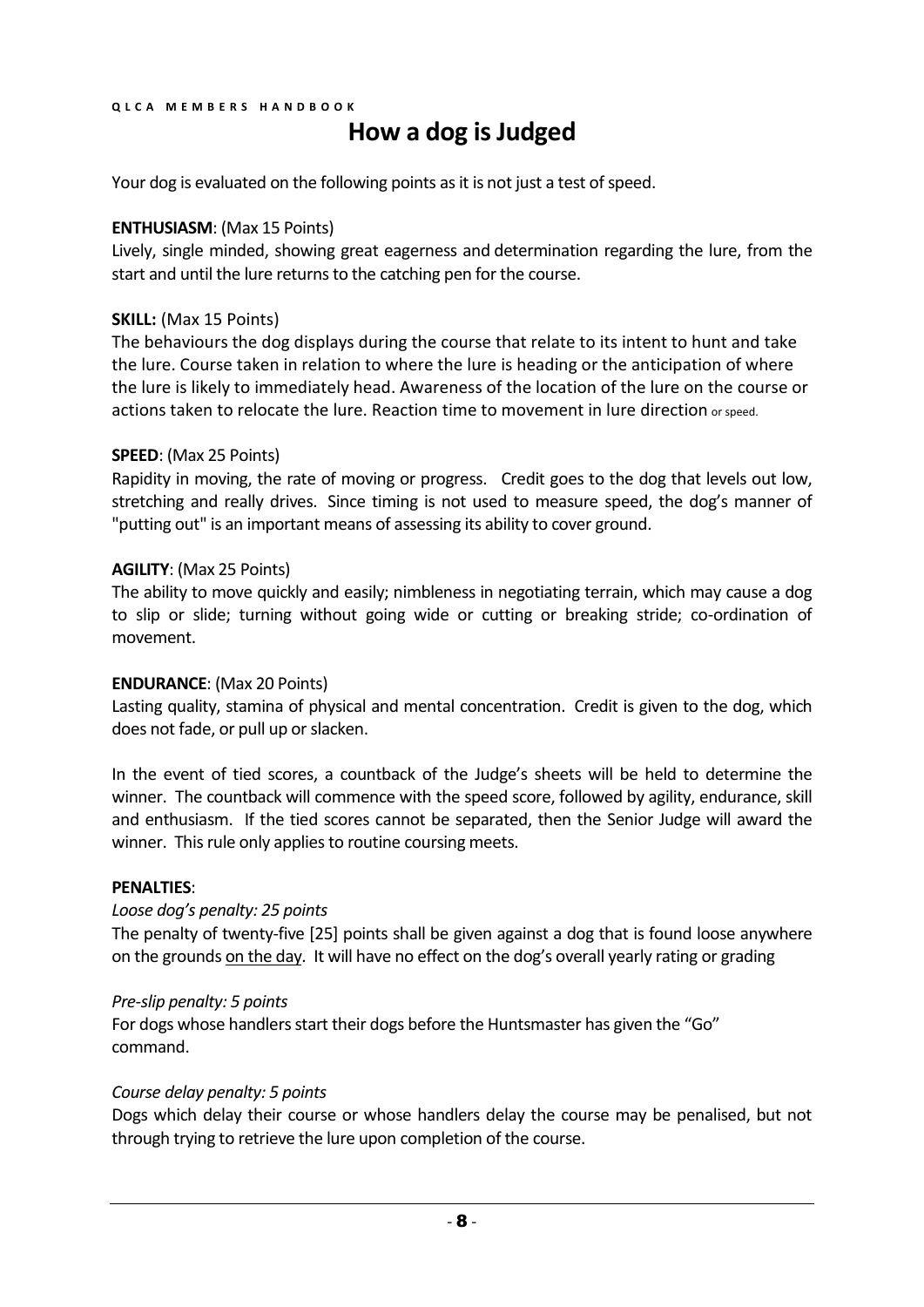This is how a judge assesses the performance of your dog. Even though a judge's decision is final you are welcome to discuss your dog's performance or ask for help in case of non-performance, with any of the judges present on the day.

# **How are different Breeds Judged?**

An often-heard comment from members is that "The greyhounds are so fast, they always win. How can other dogs compete against them?" Firstly, no dog is judged against another dog. Every dog is scored according to its own performance against the scoring criteria. Even when two dogs run a course together, each dog is scored against the criteria and not against the other dog running with it.

Lure coursing was originally developed to give sight hounds an opportunity to do what it was originally bred for when live game coursing was no longer possible. In some states, lure coursing is still only held for sight hounds. When the founders of our club started coursing using an electric motor and only a couple of bends, all dogs owned by these people were coursed. This meant that as judges were trained, they learned to judge all breeds of dogs not just their own breed and not only sight hounds.

Each dog is judged on its performance. When judging the different breeds, we consider what that breed function was. For example, Jack Russell Terriers (JRT) were bred to catch rats, Border Collies herded sheep and Kelpies herded cattle. GSPs are gun dogs and Rottweilers and Doberman are guard dogs.

Kelpies are fast and chase the lure, watching that it doesn't stray and trying to keep it on a fairly straight line. Border Collies are used to keeping sheep in a mob. They will often run ahead of the lure and wait to push a stray back into the mob. If it goes past, then the Collie chases to try and catch and turn it back to that imaginary mob.

GSPs are not fast dogs and so should not be expected to race at a high speed. They should show that they are trying to get to the lure and retrieve that bird. They should follow the lure well and show agility on the corners, as their speed is not so great that they would run past the corner. Rottweilers and Dobermans should show a good pace and some can show a good turn of speed. They should show a good follow of the lure and have reasonable turning ability on corners. The heavier Rottweiler may slightly over-run the corners depending on the amount of speed.

JRTs will chase forever and show good speed. They will cut a corner if the lure is too far ahead and that is sensible. A dog that follows the rope along the course even though the plastic bag is heading off in another direction is not showing that it is chasing the lure, as much as following the rope.

Finally, Greyhounds and Whippets are sprinters and are expected to show great speed, so this would not earn them higher points. They need to show that they have the agility to turn the corner quickly at speed and not have to do a great circle to get back onto the lure. Speed for them could be a slight disadvantage. Some of our retired racing Greyhounds do not have good cornering ability as they have been trained to race on an oval track at very great speed with no corners to turn. They must learn to turn corners.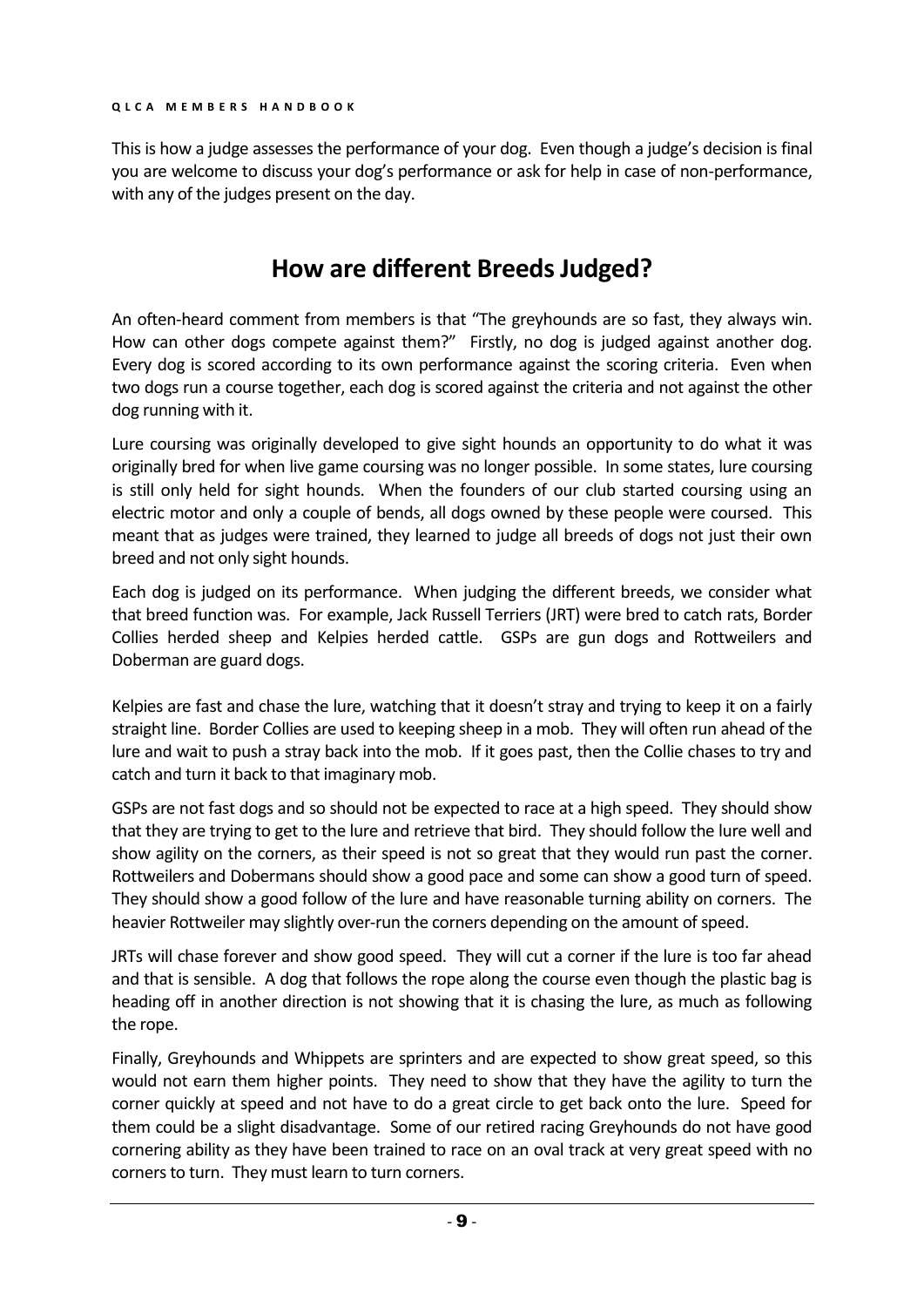# **LURE COURSING Day Plan**

#### **8.30 to 9.00am**

Late entries and payments accepted at desk.

#### **9.00 am**

Puppy and novice runs prior to start of competition.

These are for puppies between six (6) months and twelve (12) months of age as well as dogs new to the sport. This is a short straight run only. Refer to charges sheet for current cost and you can obtain your ticket/s at the desk.

#### **9.30 am**

Lure coursing commences. Each dog has one run before we take a lunch break of a half hour at which time the course is reversed. After lunch each dog has a second run. Same running order applies as in the morning. Judges' dogs are run first.

#### **At completion of racing**

Weather permitting and at the discretion of the volunteer Lure Controller, there are fun runs available at a small charge (refer to charges sheet for current cost) and you can obtain your ticket/s for this at the desk.

Following packing up of all equipment, there is the presentation of place award cards and prizes.

**Times are approximate and depend on volunteer help to set up the course and other unpredictable events. It is also impossible to state a finishing time that depends on the number of dogs entered for the day.**

## **What do I need to Bring?**

- Funds for entry fees and raffle tickets and/or if you would like to make a purchase. (*Please note only QLCA held raffles are conducted at the race meets unless the Committee has given permission for another organisation or club to hold a raffle*.)
- Your dog must be restrained on a strong fixed collar or harness no extension leads. Some dogs get very excited when they see the lure, so a good lead is required that you can easily hold onto if your dog pulls. (*There is a 25-point penalty for all dogs off leash*).
- A bowl for water and some shade for you and your dog if it is hot. A chair can be useful.
- A crate or something secure to restrain your dog for when you need to leave it.
- Poop bags.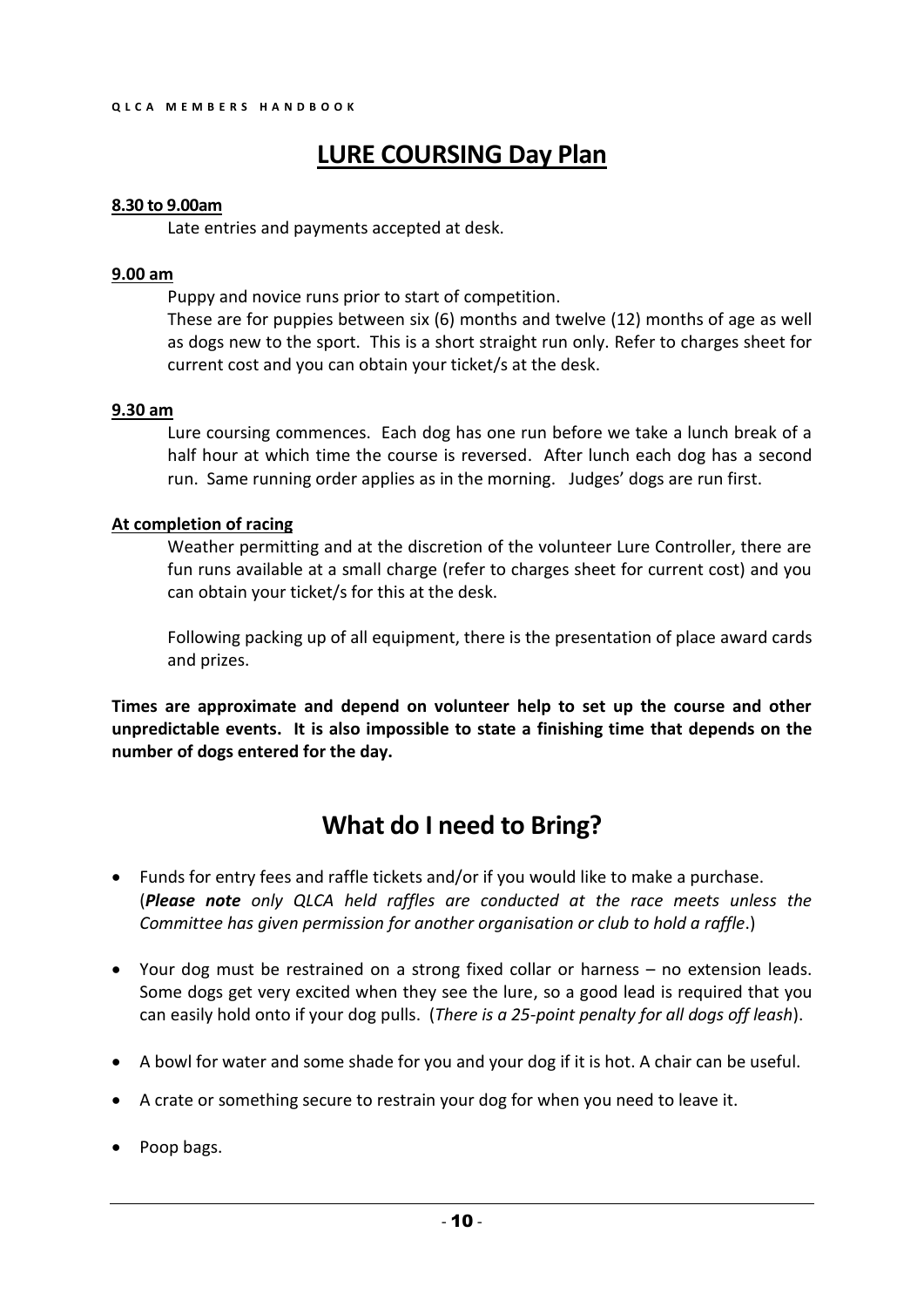- Ant spray as there are ants around the field.
- Food and drink for you. Tea, coffee and cold drinks are available for purchase, as is a barbecue lunch. Otherwise, BYO.
- Good sportsmanship, a sense of humour and an open mind.

### **Group Categories**

- <del>■</del> Group 1 Toys
- **1** Group 2 Terriers
- **1** Group 3 Gundogs
- **★ Group 4** Hounds
- <del>■</del> Group 5 Working Dogs
- <del>★★</del> Group 6 Utility
- Group 7 Non-Sporting
- <del>■</del> Unregistered and Mixed Breeds
- <del>★</del> Veteran

\*Refer to page 26 for individual breed groups

## **Club Disclaimer**

*I/We confirm that our dog/s have not been declared as dangerous by local Council.*

I *confirm that the dog/s I will bring to Queensland Lure Coursing Association meetings are not of the following breeding (or crosses thereof) - American Pit Bull Terriers, Japanese Tosas, Argentine fighting dogs or Brazilian fighting dogs.* 

*I further confirm that my dog/s are not designated as regulated dogs, which is— (a) a declared dangerous dog; or (b) a declared menacing dog; or (c) a restricted dog as defined by any State / Territory Act within the Commonwealth of Australia.*

*If required by Queensland Lure Coursing Association I will provide documentation that will confirm these requirements. These documents could include but are not limited to registration with ANKC, council dog registration or registration with an approved canine organisation.* 

*I acknowledge that there are inherent risks associated with the activity/sport of lure coursing and that while engaged in any activity sponsored or operated by the Queensland Lure Coursing Association Inc (QLCA Inc) or its affiliates, including but not limited to its: officers, directors, members, guests, agents for any activity performed or held on property used by QLCA Inc or an activity sponsored or operated by QLCA Inc, I assume full responsibility and liability for those risks that may result in bodily injury or damage, directly or indirectly to myself, to my dog, to my property, or to any other property or person that I cause either by my actions or the actions of my dog.*

*I agree to be bound by the Rules, Regulations and By-Laws in accordance with the Constitution and as otherwise set out by this Association.*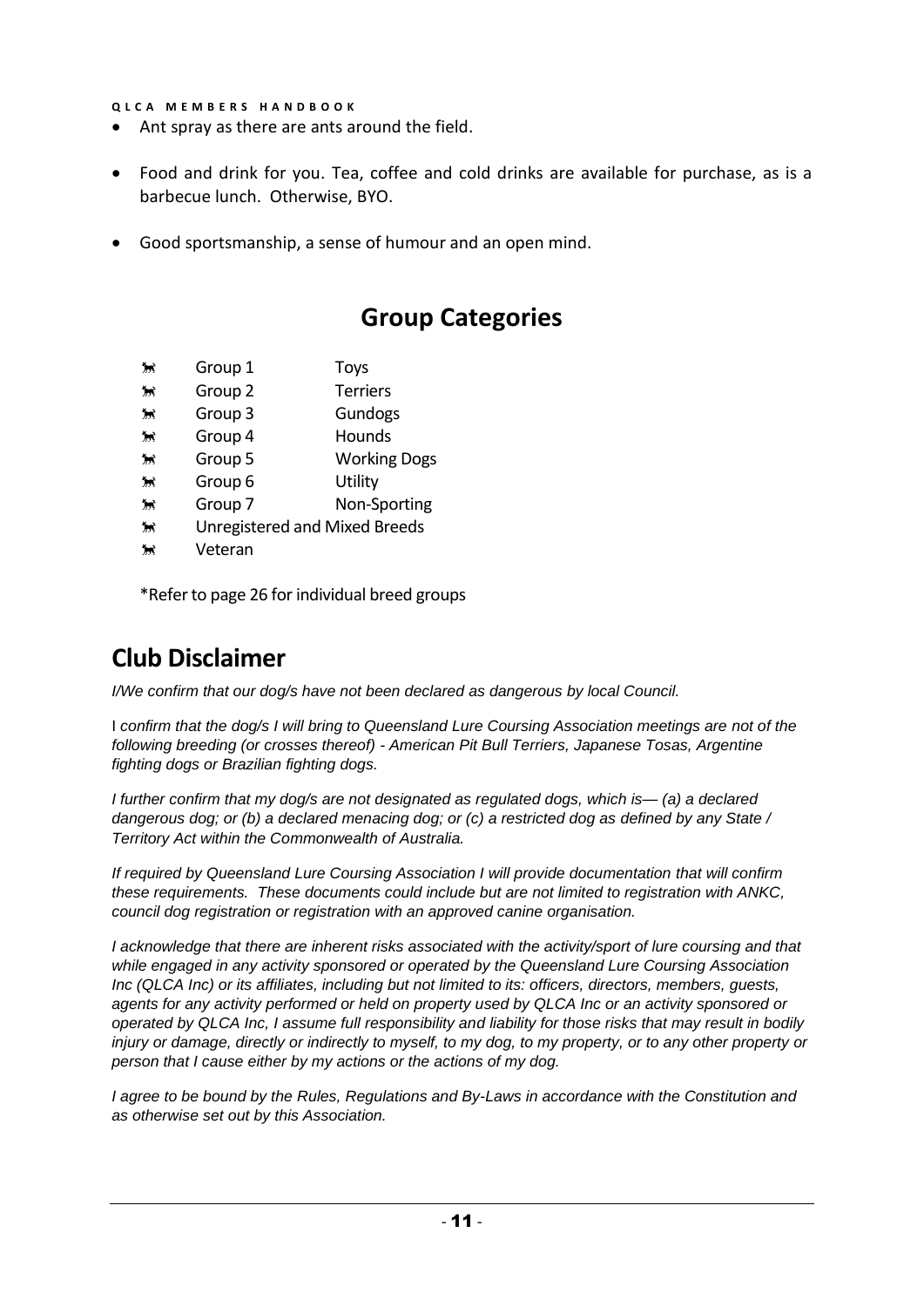# **Points and Grading ~ Registered Breeds**

Is your dog registered? For your dog to compete in the breed categories, a photocopy\* of your dog's pedigree papers is required. This means your dog has a registration certificate (pedigree) from:

- $\overline{?}$ Australian National Kennel Council (ANKC)
- $\overline{?}$ Canine Control Council of Queensland (CCCQ)
- $\overline{2}$ The Greyhound Racing Authority or sighting and recording ear tattoos for ex-racing greyhounds.
- \*Please also include your dog's call name on the copy.

No gradings or title will be recognised without a filed copy of pedigree papers.

ALL DOGS MUST PASS THROUGH THE GRADING SYSTEM

**Novice:** For dogs that have failed to score more than **145 points** in three meet events in which they were entered.

**Intermediate:** For dogs who have scored **150 points** or more in two consecutive race meets - or three meets with a minimum score of **145 points**.

**Open:** For dogs in the Intermediate Class who have scored **160 points** or more in two consecutive race meets - OR three meets with a minimum score of **155 points**.

**Field Champion:** For dogs in the Open Class who have scored **170 points** or more at any three meets in any twelve-month period - OR a minimum score of **165 points** at any five courses in any twenty four month period.

**\*NOTE:** Field Champion points can only be accumulated from within the Open Class.

**Regrading:** Any dog in Open Class that scores below the qualifying score for the class in which it is entered at three consecutive courses will be downgraded.

Field Champions will not be downgraded.

Intermediate will not be downgraded back to Novice.

**Veteran of Merit:** For dogs who are in the Veteran class and have scored a minimum of 165 at three meets - OR 160 or more over five meets. There is no time limit.

**Lure Courser of Merit:** For dogs who are Field Champions and have scored a minimum of 175 points at any three meets - OR a score of 173 or more at any five meets. There is no time limit.

**Lure Courser Grand Master**: For dogs who are a Lure Courser of Merit and have scored a minimum of 175 points at any three meets - OR a score of 173 or more at any 5 meets. There is no time limit.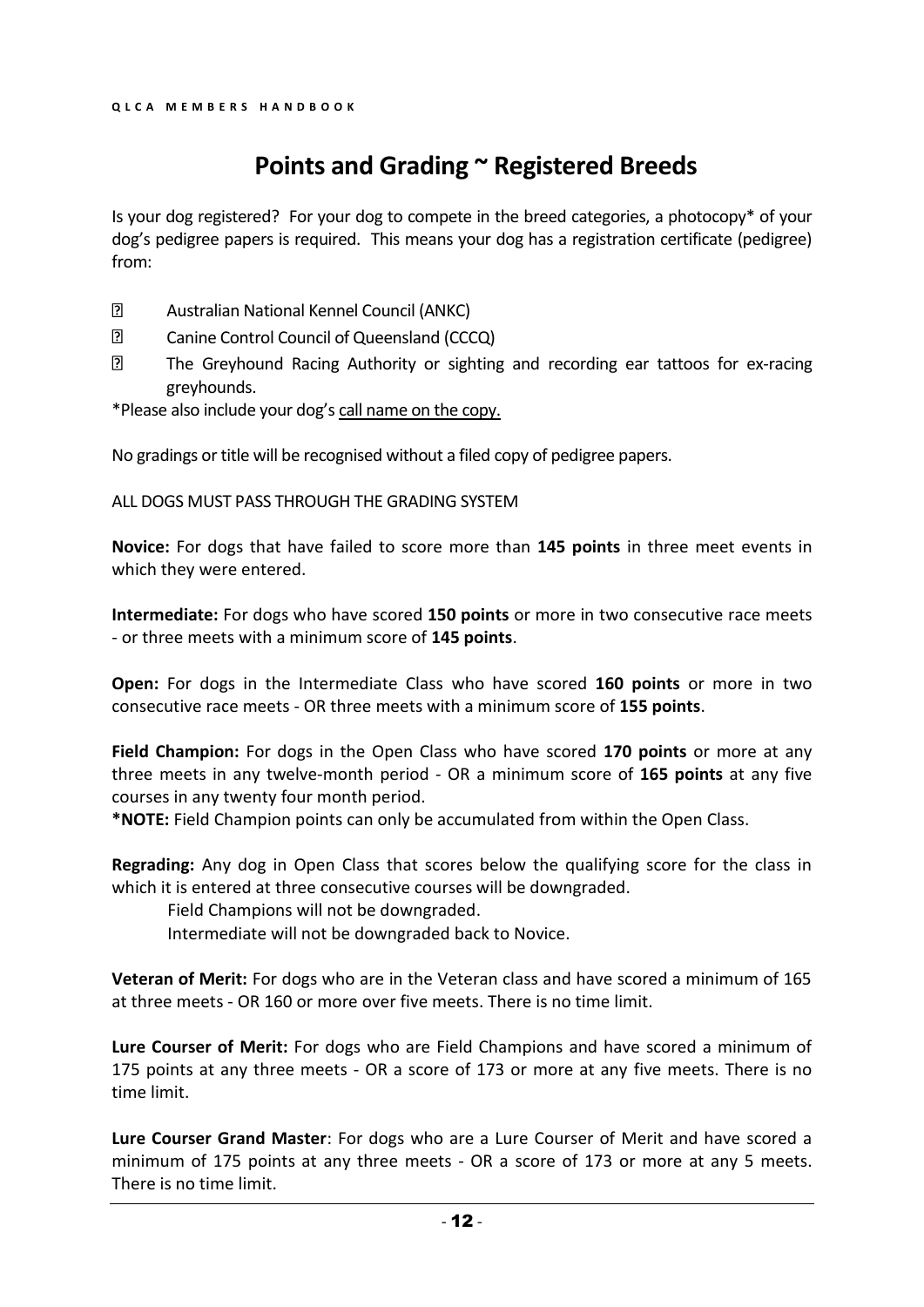**Lure Courser Supreme Grand master:** For dogs who are a Lure Courser Grand Master and have scored a minimum of 175 at any three meets - OR a score of 173 or more at any 5 courses. There is no time limit.

## **Class Grading System** Novice: 144 or less 144 or less 144 or less 144 or less **Intermediate:** 150 or more 150 or more Consecutive Consecutive Consecutive Consecutive **OR** 145 or more 145 or more 145 or more Dogs graded in Intermediate need to score **Open:** 160 or more 160 or more Consecutive Consecutive Consecutive Consecutive **OR** 155 or more 155 or more 155 or more Dogs graded in Open need to score **Field Champion:** 170 or more 170 or more 170 or more 170 or more 1170 or more 1170 or more 1170 or more 1170 or more **OR** 165 or more 165 or more 165 or more 165 or more 165 or more Over 24 months **Veteran of Merit (for dogs in the veteran class)** 165 or more 165 or more 165 or more 165 or more No time limit **OR** 160 or more 160 or more 160 or more 160 or more 160 or more Dogs graded with Field Champion need to score **Lure Courser of Merit:** 175 or more 175 or more 175 or more 175 or more 175 or more 175 or more 175 or more 175 or more **OR** 173 or more 173 or more 173 or more 173 or more 173 or more **Lure Courser Grand Master** | 175 or more | 175 or more | 175 or more | No time limit **OR** 173 or more 173 or more 173 or more 173 or more 173 or more **Lure Courser Supreme Grand Master** 175 or more 175 or more 175 or more 175 or more 175 or more No time limit **OR** 173 or more 173 or more 173 or more 173 or more 173 or more

**Scores and Gradings for Field Champion and higher**

Field Champion Points **CAN ONLY** be accumulated from within the Open Class

Lure Courser of Merit Points **CAN ONLY** be accumulated from within the Field Champion Class

Veteran of Merit points **CAN ONLY** be accumulated from within the Veteran Class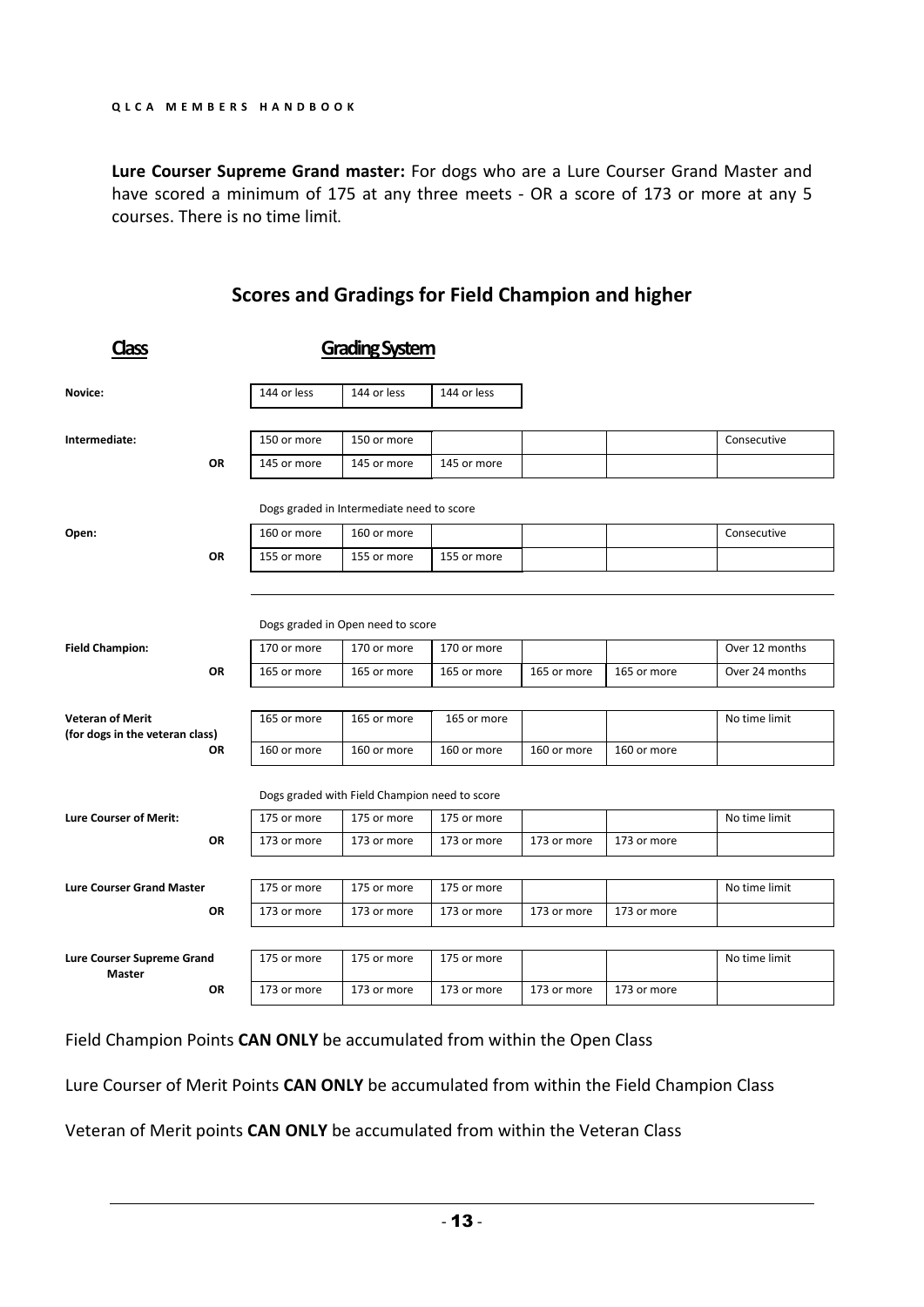### **Points and Grading ~ Mixed Breeds and Unregistered**

This system of points and gradings is applicable to dogs competing in the Unregistered and Mixed Breed class.

**Beginner:** For dogs that have failed to score **145** points at three meets in which they were entered.

**Junior:** For dogs who have scored **145** or more points at three individual meets – nonconsecutive.

**Advanced:** For dogs in the Junior class who have scored **155** or more points at four individual meets – non-consecutive.

**Companion of The Course:** For dogs in the Advanced class who have scored **165** or more points at four individual meets – non-consecutive.

**\*NOTE:** Companion of the Course points can only be accumulated from within the Advanced grade.

**Veteran of Merit:** For dogs who are in the Veteran class and have scored a minimum of 165 at three meets - OR 160 or more over five meets. There is no time limit.

**Companion Courser of Merit:** For dogs who are Companions of the Course and have scored a minimum of 173 points at any three meets - OR a score of 170 or more at any five meets. There is no time limit.

**Companion Courser Grand Master:** For dogs who are a Companion Courser of Merit and have scored a minimum of 175 at any three meets - OR a score of 173 or more at any five meets. There is no time limit.

**Companion Courser Supreme Grand Master:** For dogs who are a Companion Courser Grand Master and have scored a minimum of 175 at any three meets - OR 173 or more at any five meets. There is no time limit.

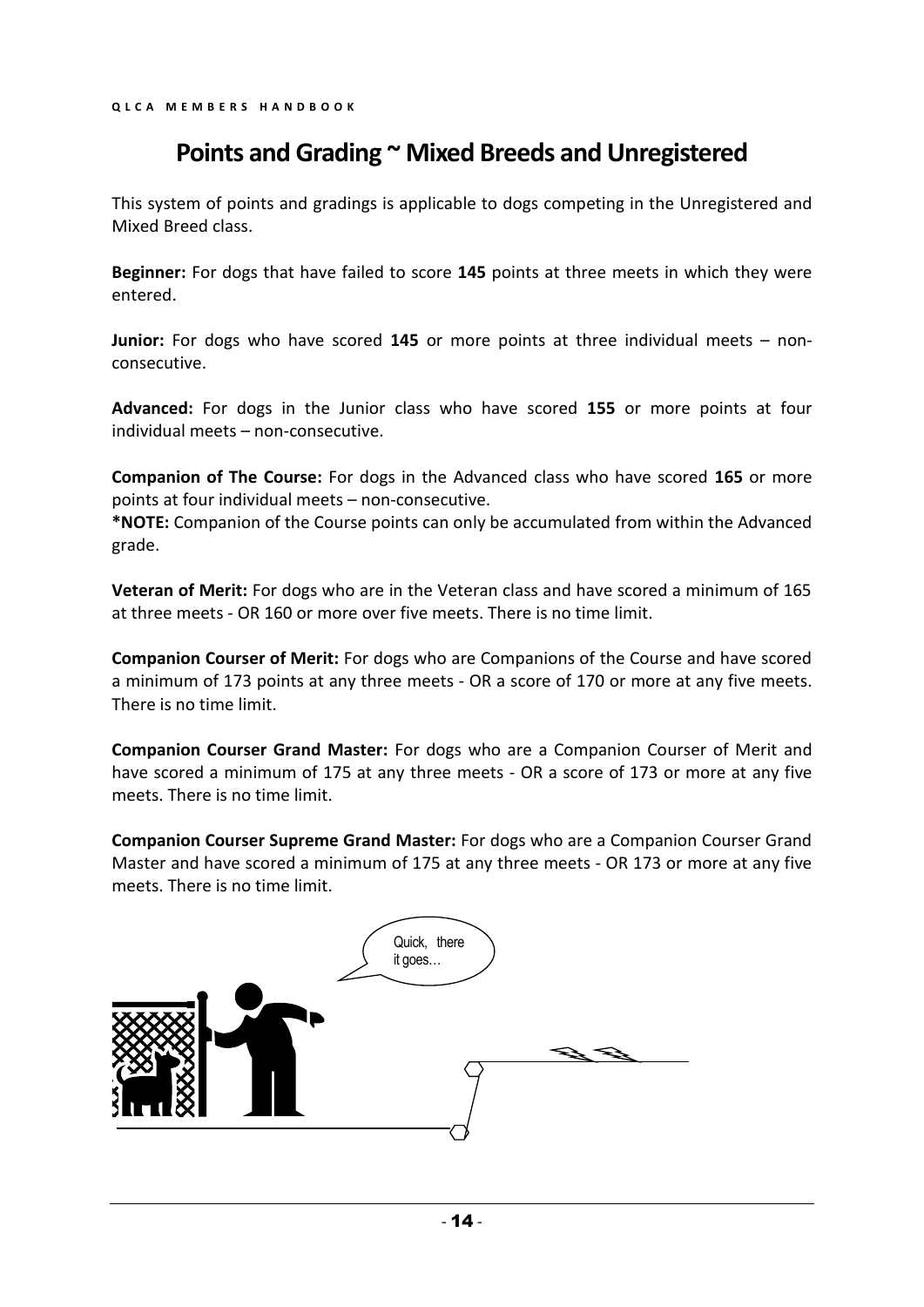### **Scores and Gradings for Companion of the Course and higher**

**Class Grading System** Beginner: 144 or less 144 or less 144 or less No time limit Junior: 145 or more 145 or more 145 or more No time limit Dogs graded in Junior need to score Advanced: 155 or more 155 or more 155 or more 155 or more No time limit Dogs graded in Advanced need to score Companion of the Course 165 or more 165 or more 165 or more 165 or more 165 or more No time limit Veteran of Merit (for dogs in the Veteran class) 165 or more 165 or more 165 or more 165 or more OR 160 or more 160 or more 160 or more 160 or more 160 or more Dogs graded with Companion of the Course need to score Companion Courser of Merit: 173 or more 173 or more 173 or more 1173 or more No time limit OR 170 or more 170 or more 170 or more 170 or more 170 or more Companion Courser Grand Master: 175 or more 175 or more 175 or more 1175 or more 1 173 or more 173 or more 173 or more 173 or more 173 or more Companion Courser Supreme Grand Master 175 or more 175 or more 175 or more 1 and 175 or more 1 173 or more 173 or more 173 or more 173 or more 173 or more

Companion of the Course points CAN ONLY be accumulated from within the Advanced Class (Beginner and Junior dogs are ineligible)

Companion Courser of Merit points CAN ONLY be accumulated from within Companion of the Course Class

Veteran of Merit points CAN ONLY be accumulated in Veteran Class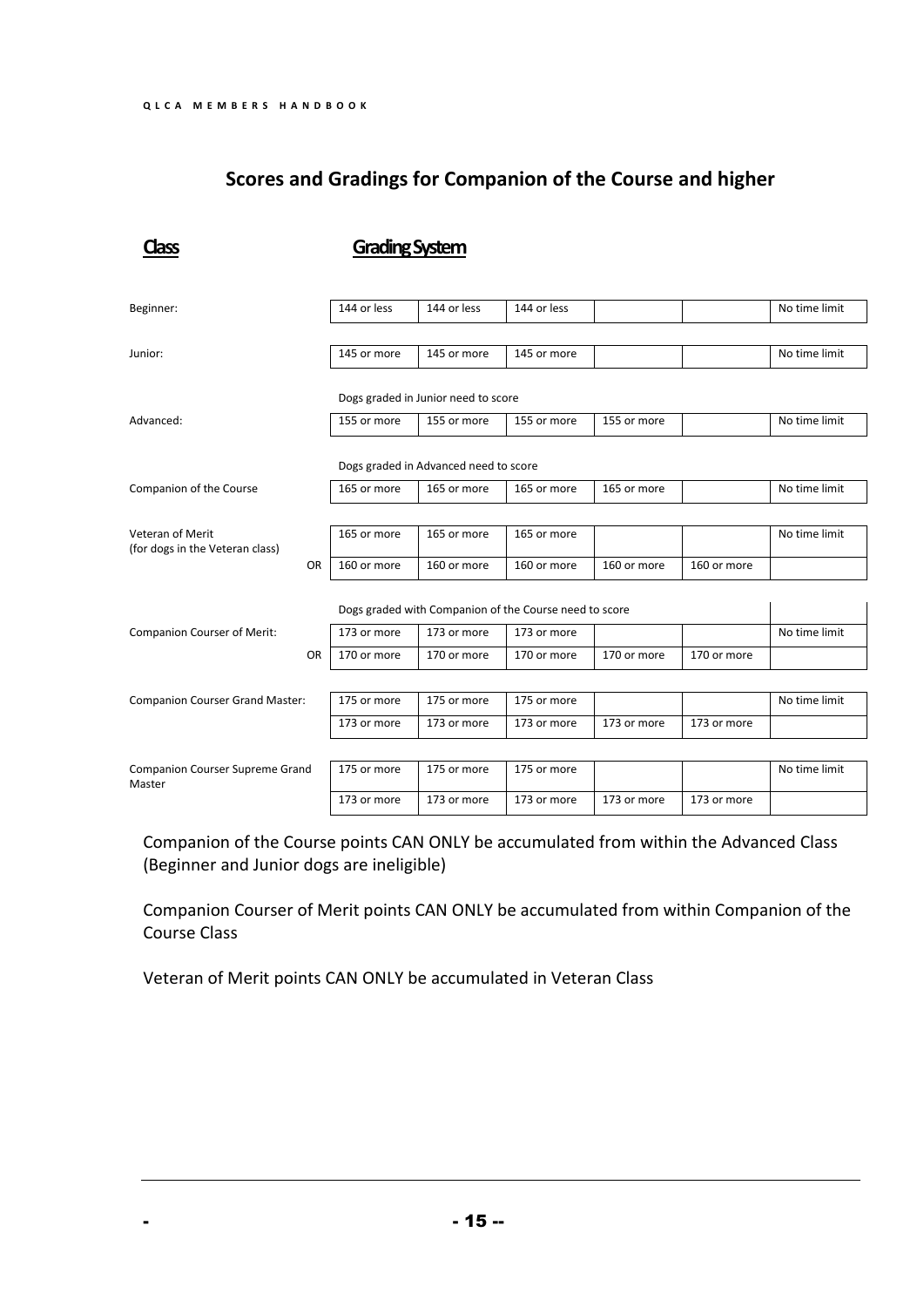### **Points and Grading ~ Show and Field Champion**

This system of points and gradings is applicable to dogs competing in the show ring as well as on the lure coursing field.

Dogs must be awarded eighty [80] points at confirmation shows and eighty [80] points from lure coursing events. There is no time frame.

Points awarded:

Shows:

| Best of Breed:     | four $[4]$ points                                                                 |
|--------------------|-----------------------------------------------------------------------------------|
| Challenge:         | three [3] points                                                                  |
| Reserve Challenge: | two [2] points                                                                    |
|                    | Show points cannot be accumulated e.g. Best of Breed cannot add Challenge points. |

Lure coursing scores of:

| $157 - 160$ : | two [2] points    | $161 - 163$ : | three [3] points |
|---------------|-------------------|---------------|------------------|
| $164 - 166$ : | four $[4]$ points | $167 - 169$ : | five [5] points  |
| $170 - 172$ : | six [6] points    | $173 - 175$ : | seven [7] points |
| 176 or more:  | eight [8] points. |               |                  |

#### **How to Apply for Titles**

Members are to keep a record of their dog/s scores towards achieving Field Champion or Companion of the Course titles.

Members are responsible for their own record keeping for the Show and Field Champion title and may apply for the title upon producing copies of their confirmation show results cards and lure coursing scores.

On achievement of qualifying scores for the appropriate title, members wishing to receive a certificate must apply to the Club Secretary (application form in Pursuit and web) and submit the application fee in accordance with the current charges sheet.

Lure Courser of Merit and Companion Courser of Merit certificates are awarded by the Club. The appropriate form and fee must be sent to the Secretary as follows:

The Secretary's address is as follows;

QLCA Incorporated Attention: The Secretary PO Box 366 Underwood Qld 4119

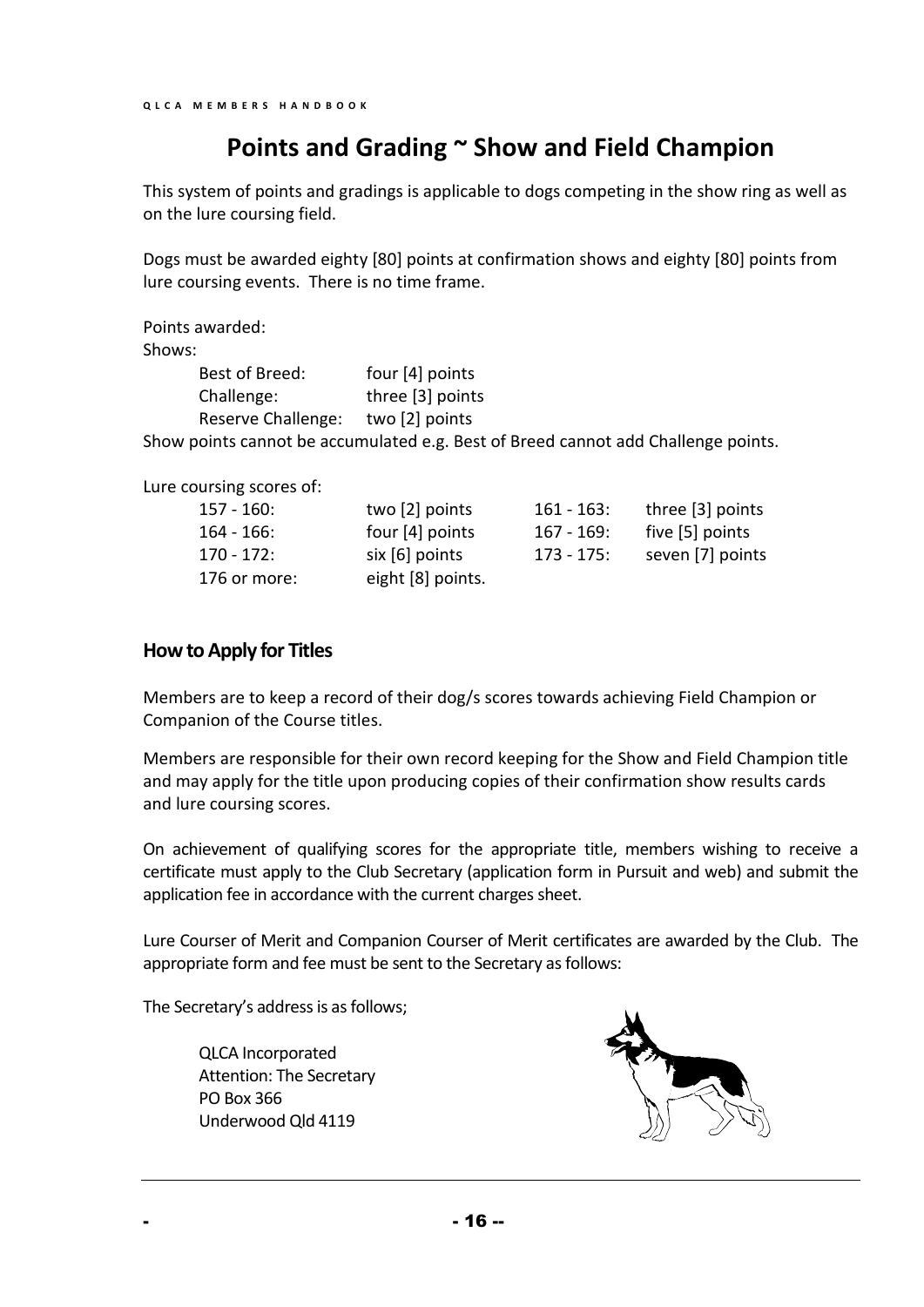# **Special Coursing Events**

**Summer Cup:** Over the summer months, lure coursing meetings are held in December through to February. The dogs compete for two trophies - one for the Registered breed section winner and one for the Unregistered and Mixed Breed section winner. The winners are judged over all meets with the final results being taken from the two highest scores of each dog. Owners must be financial members and dogs must attend at least two of the meetings to be eligible to compete for the trophy. The dogs only run once - not the usual twice – and fun runs are offered if weather and time permits.

Entry fees for the Summer Cup are noted in the Current Charges Form. Entries must be received no later than ten days prior to meeting day. Volunteers are needed for the positions of Huntsmaster and Gate Steward, and Lure Controller.

Place cards are not awarded at any of the Summer Cup meetings.

**The original Summer Cup trophies were kindly donated by Mr Irvine Fordyce.**

# **Invitation Events held in August and September**

**Hope Island Cup**: This is an endurance event for sight hounds. Dogs were required to run twice over a course of at least 550 metres with a ten-minute break between runs.

**Shanett Trophy**: This endurance event is for all registered breeds other than sight hounds.

**Rouge et Noir Cup**: This endurance event is for all Unregistered and Mixed Breed dogs.

**Fun is a Terrier Trophy:** This endurance event is for all Terriers.

The Hope Island Cup event was introduced when the majority of dogs were sight hounds. Its purpose was to give sight hounds an event which would really test their stamina, as these hounds are expected to be able to hunt over great distances. A normal lure coursing day does not really challenge their staying power.

As more and more breeds joined the club, it was decided that these dogs should also be given the opportunity to compete, so the additional events were introduced.

#### **Eligibility**

To be eligible for these events, dogs must attend three of the six qualifying meetings. A dog must have a minimum score of 150 in each of the qualifying meetings. The top three qualifying dogs (on the top three scores) are invited to compete with the next two qualifying dogs being invited as reserves.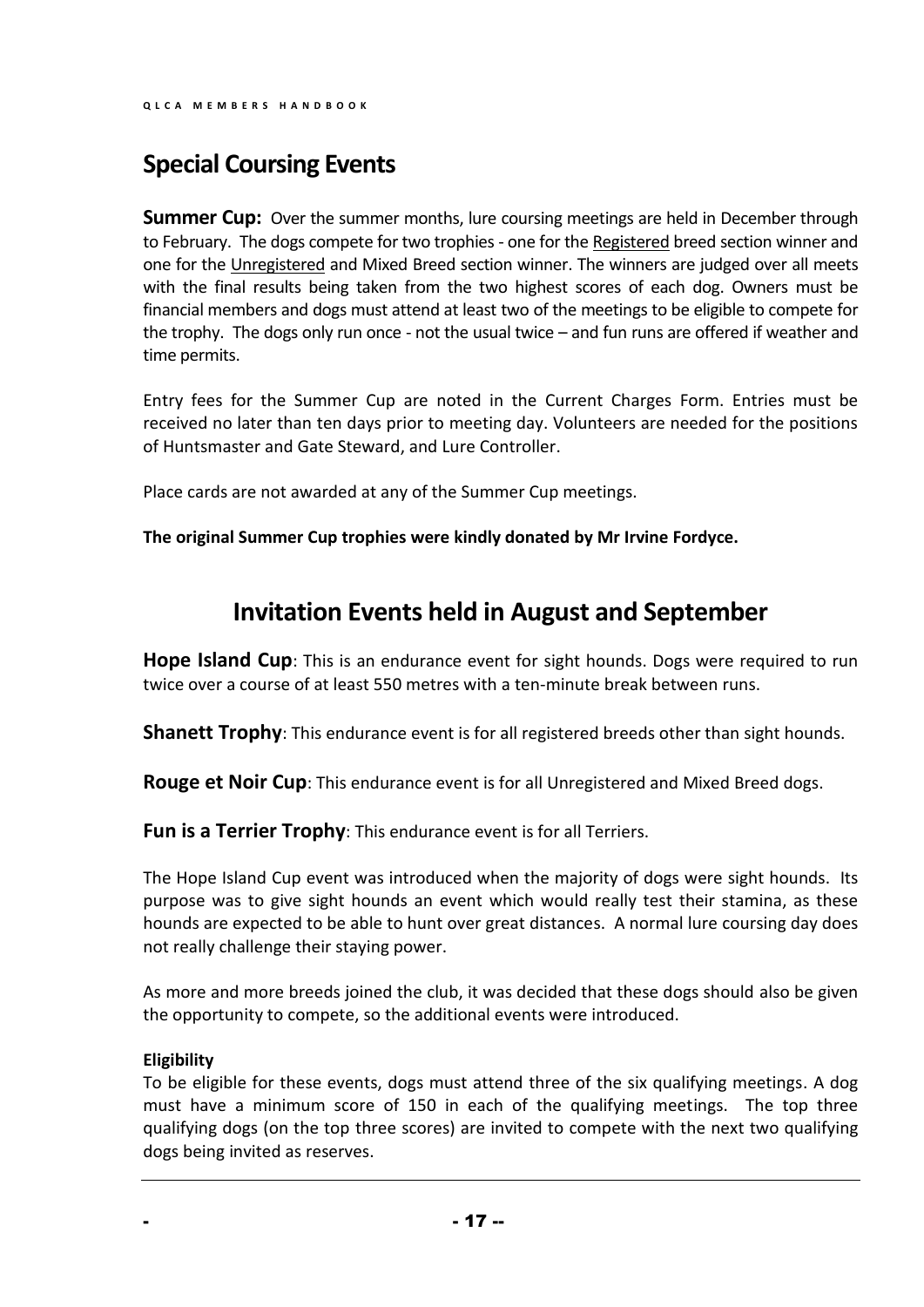On the day of the event, all dogs entered are checked by a vet before and after the first run and again after the second run. The vet may withdraw a dog from the event at any time if it does not recover well following either run or it appears to be stressed.

Three judges score each dog and the dog with the top aggregate score in each section is the winner.

**Joshua Cup**: This cup is named after Joshua, a Saluki owned by Maureen and Greg Mannix. Joshua was the first dog to obtain the Lure Courser of Merit title and was an outstanding courser. Joshua has taught a number of dogs to course over the years and was used to help teach some of Maureen's young Salukis. Sadly, Greg and Maureen lost Joshua in 2002 at the age of 15.

**Storm in a Cup:** This cup is named after Storm, an Irish Terrier Cross owned by Kelli Switez-Glowacz who is an advocate for rescue and cross breed dogs and she believes that those dogs should not be disadvantaged due to their heritage. Storm was an outstanding courser and the first to be awarded the Champion Courser of Merit. Sadly, Kelli lost Storm in 2015 at the age of 16.

These events are for all dogs that are Lure Coursers of Merit (Joshua Cup) and Companion Coursers of Merit (Storm in a Cup). These dogs must have gained their titles in the years **prior** to the year in which the competitions are held. The only requirement for these dogs to be eligible to compete is that the owner is still a current member of the club. The events are held on a normal coursing day but a longer course is set for that day. The dogs run twice with a ten minute break and are scored as for a normal coursing day with the top scorers winning the events. The scores for those dogs are used for the end of year points scores, as we do not expect the dogs to run again in the normal day's coursing. Again, a vet check of the dog is carried out for this event as quite a number of these dogs are now veterans. Entry into these events are at the discretion of the dog's owner.

## **End of Year Trophies**

At the end of year Christmas and Presentation dinner, the Club presents trophies for First, Second and Third placings for each Breed, Veteran and Unregistered groups. To be eligible, the owners must be financial members of the QLCA. Dogs must attend at least 50% of meetings from March to November and score a minimum of 144 in any three meetings. The average of the highest 50% of scores for each dog is used for working out the placings.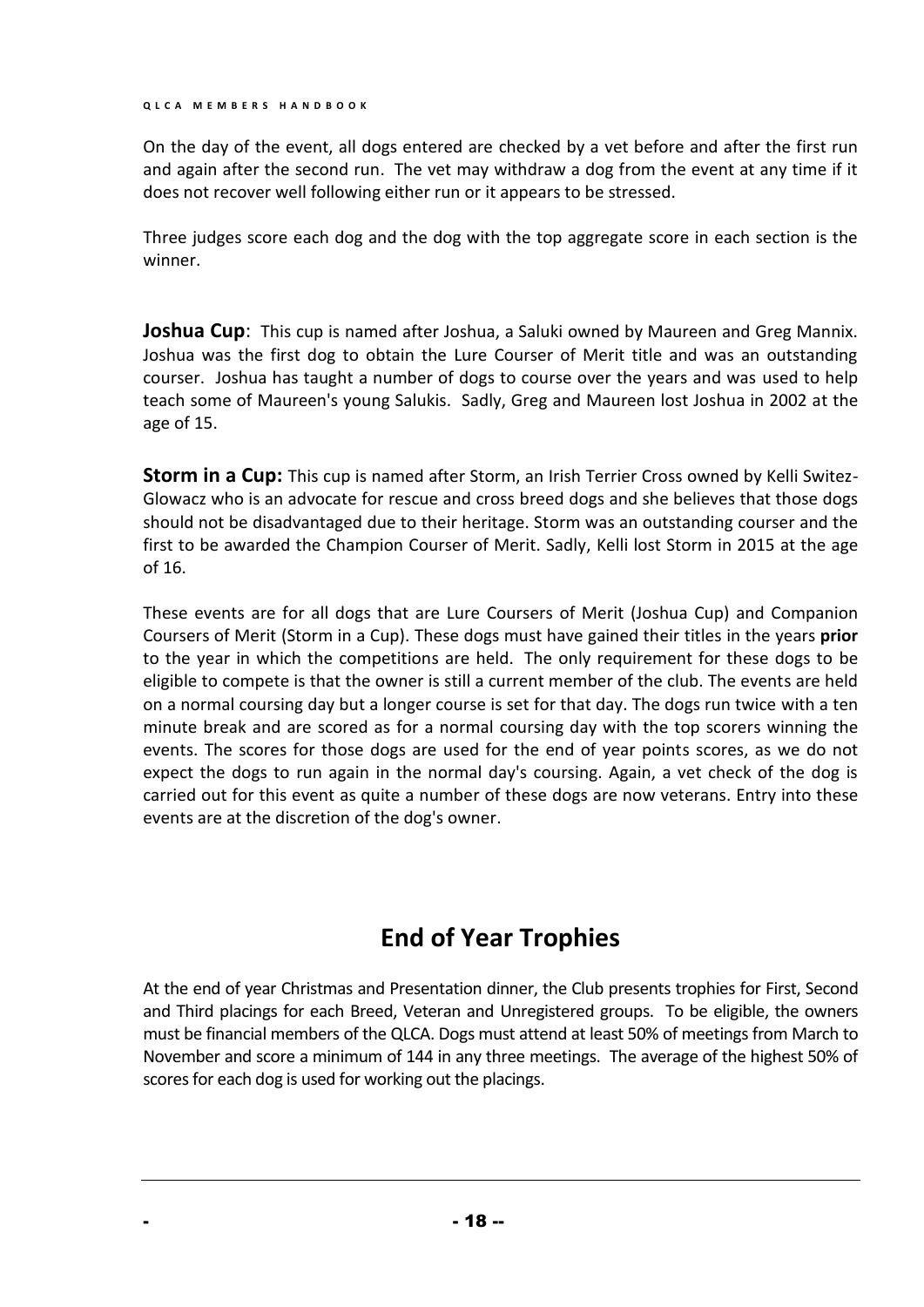### **PERPETUAL TROPHIES**

The club has a number of Perpetual Trophies, as listed below:

| <b>PRESIDENT'S TROPHY:</b>   | <b>TOP AVERAGE SCORE</b><br>Donated by QLCA                                              |
|------------------------------|------------------------------------------------------------------------------------------|
| <b>IAN SMITH TROPHY:</b>     | <b>TOP OVERALL SCORE</b><br>Donated by QLCA                                              |
| <b>SARONA TROPHY:</b>        | CHAMPION OF CHAMPIONS (Open only to Field Champions) -<br>Donated by M. Bennett/T. Lance |
| <b>AHMADI TROPHY:</b>        | <b>TOP SALUKI</b><br>Donated by I. Rassmussen/P. Bennett                                 |
|                              | <b>MAUREEN MANNIX MEMORIAL TROPHY: TOP SALUKI BITCH</b><br>Donated C. McDonald           |
| <b>TOOMBA TROPHY:</b>        | <b>TOP RHODESIAN RIDGEBACK</b><br>Donated by T. Newman                                   |
| <b>ARISTAT TROPHY:</b>       | TOP OTHER REGISTERED BREEDS - (no hounds)<br>Donated by C. Thomas                        |
| <b>BUNYA KENNELS TROPHY:</b> | <b>TOP TERRIER</b><br>Donated by G. and R. Tanis                                         |
|                              | <b>PEPSI MEMORIAL TROPHY: TOP OVERALL SCORE - TERRIER</b><br>Donated H. Meharg           |
| <b>SARONET TROPHY:</b>       | MOST IMPROVED NOVICE (Owner)<br>Donated by M. Bennett/T. Lance                           |
| <b>TOTLEA PARK SHIELD:</b>   | MOST IMPROVED UNREGISTERED/MIXED BREED<br>Donated by I. Shaw                             |
| <b>KURABY TROPHY:</b>        | TOP UNREGISTERED/MIXED BREED<br>Donated by QLCA                                          |
| <b>LUKE MEMORIAL TROPHY:</b> | <b>TOP VETERAN</b>                                                                       |
|                              | DANIEL MEMORIAL TROPHY: TOP DOG IN SHOW AND FIELD<br>Donated by S. and Y. Mueller        |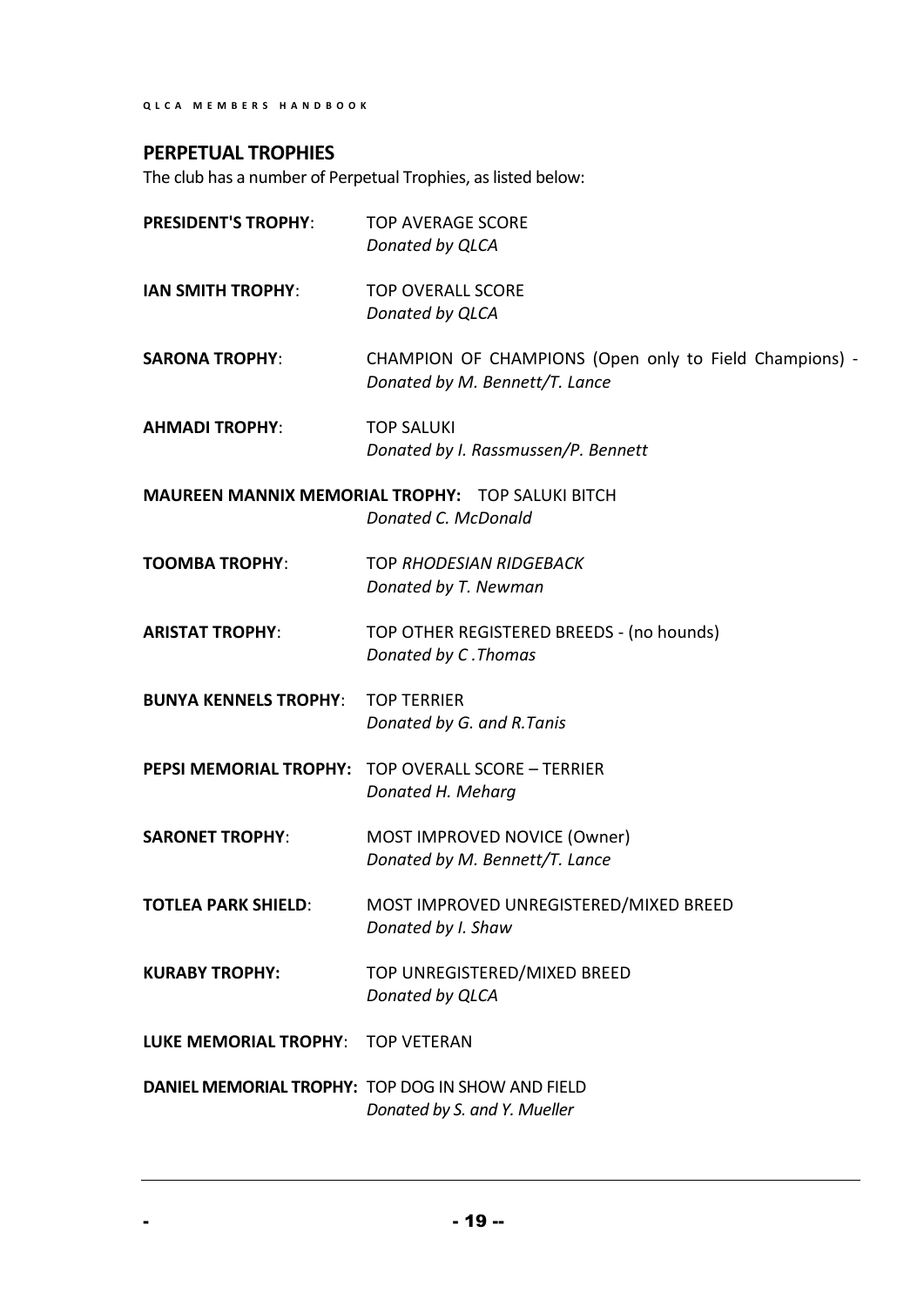The trophies from the Invitation events are also perpetual, and are presented at the end of the year:

| <b>HOPE ISLAND CUP:</b>  | TOP SIGHT HOUND OF THE DAY<br>Donated by K. Airens/M. Burridge                                                   |
|--------------------------|------------------------------------------------------------------------------------------------------------------|
| <b>FUN IS A TERRIER:</b> | TOP TERRIER OF THE DAY<br>Donated by D. and B. Wilkinson                                                         |
| <b>SHANETT TROPHY:</b>   | TOP OTHER BREEDS OF THE DAY<br>Donated by M Bennett/T Lance                                                      |
| <b>ROUGE ET NOIR:</b>    | TOP UNREGISTERED OF THE DAY<br>Donated by S. and S. Mueller                                                      |
| <b>THE JOSHUA CUP:</b>   | Winner of all pedigree Lure Coursers of Merit<br>Donated by G. and M. Mannix.                                    |
| <b>STORM IN A CUP:</b>   | Winner of all Unregistered and Mixed Breed Companion<br><b>Coursers of Merit</b><br>Donated by K. Switez-Glowacz |

**NOTE**: All perpetual trophies must be returned by a specified date each year, to the Trophy Officer. A certificate as a memento replaces all perpetual trophies not retained by the previous winner.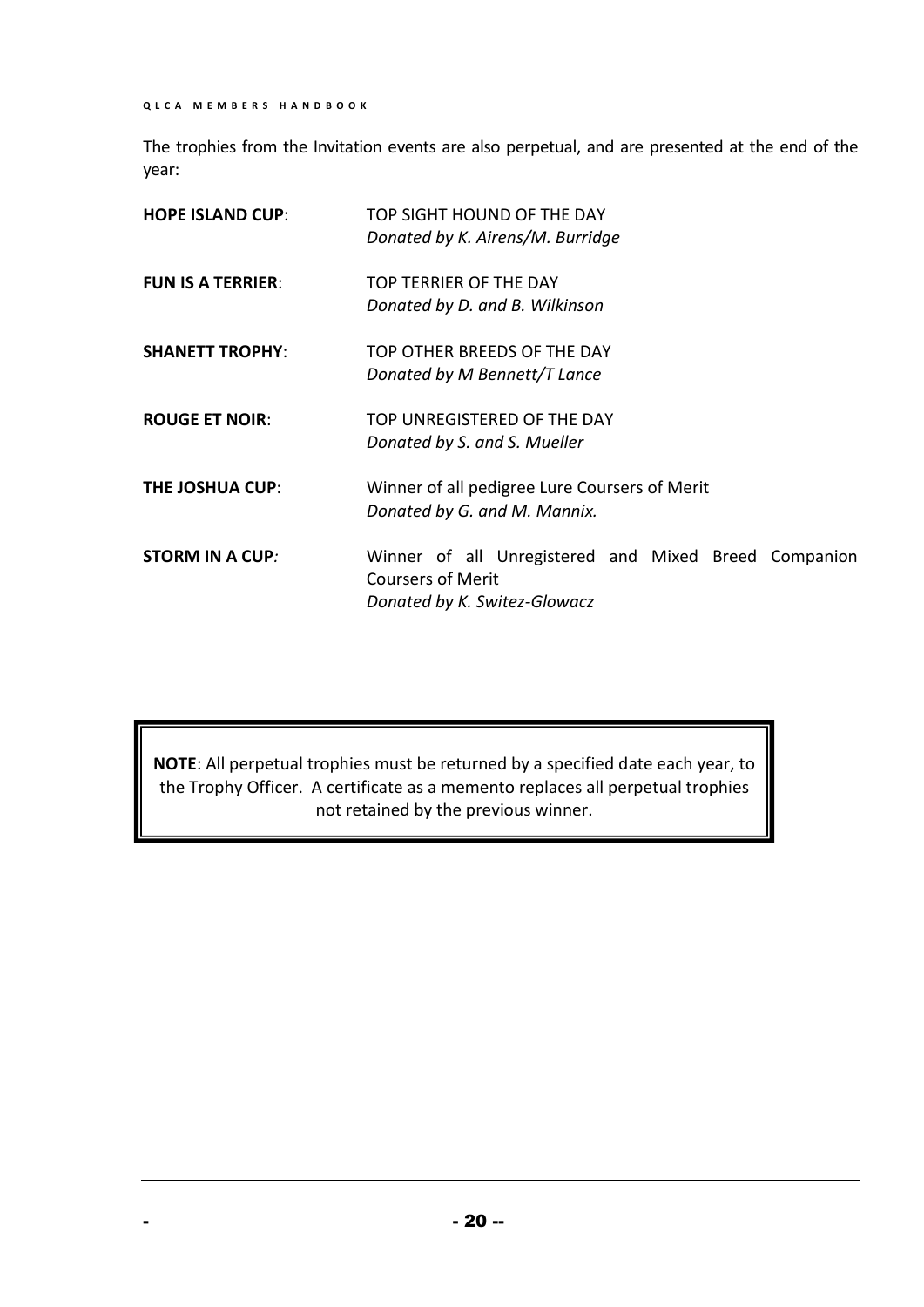### **Other Useful Information**

### **Dog safety first!**

For safety reasons, the only dogs and handlers permitted within three metres of the assembly area are those participating and about to enter the grounds to run their dog. Please leave through the exit gate and keep the area around the gates clear for safety reasons. We thank you for your cooperation.

### **For safety reasons the Racing Secretary's table is also a DOG FREE ZONE.**

### **Bitches in Season Reminder**

Bitches in season are NOT TO BE COURSED during their season and from six weeks from the onset of their season – for the bitch's welfare.

### **Volunteers Please?!!!**

Help to lay out the course and set up the barriers.

Learn to be a Gate Steward, Huntsmaster, or Lure Controller – any of the Committee members will show you what to do. The more help we have, the smoother the day will run. Even if you can only help for half an hour – it will be greatly appreciated, and you will certainly see and learn a great deal! On race days, presentation doesn't start until all equipment is packed away. Therefore, the more hands to help, the sooner the day's scores are announced.

### **Membership Fees**

All membership fees are due and payable on 31 January, EVERY YEAR to maintain membership.

New members who join at the Summer Cup, will be asked to join for the full year ahead including the period of the Summer Cup. Membership fees are in accordance with the Current Charges sheet.

## **Sponsorship**

At all race meetings, prizes are awarded to the top dog in each group. These prizes are donated by people who are willing to sponsor a meeting and we are always looking for sponsorships for these

 $- 21 -$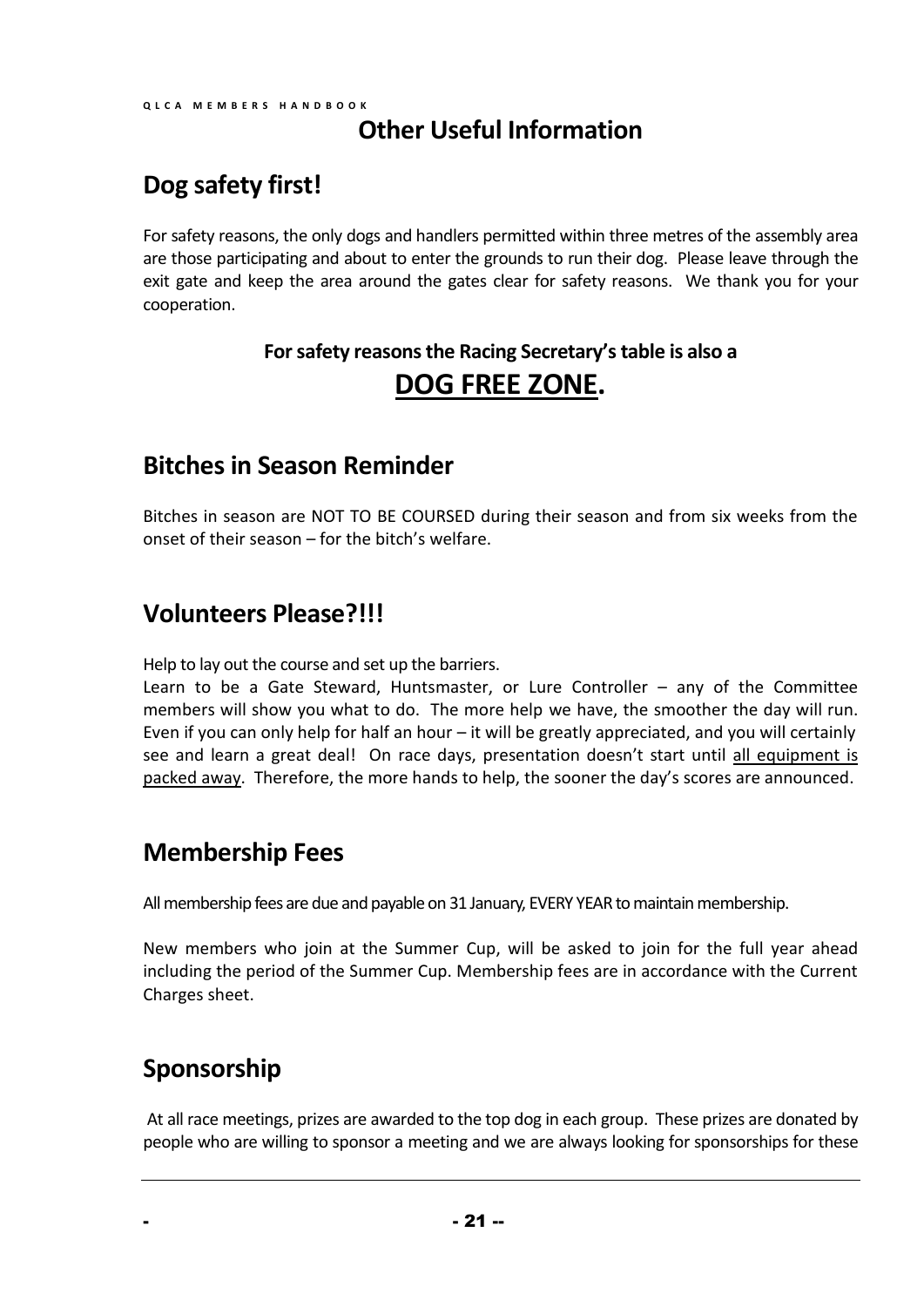prizes. If you can help out or know any organisation willing to sponsor a meeting, please notify our Public Relations officer or the Racing Secretary.

## **Your Dog Is An Athlete**

And just like an athlete, your dog needs to be warmed up before competition and cooled down afterwards if soreness and injury are to be avoided.

#### **BEFORE RACING YOUR DOG:**

WARM up your dog. Walk the dog at a brisk pace for several minutes to warm their muscles up, and then gentle stretching which can greatly benefit your dog by helping to prevent muscle soreness and injury. Always stretch according to the natural range of motion of body part. DO NOT take your dog straight from being constrained to run a course! **Always toilet** dogs prior to running.

#### **AFTER RACING YOUR DOG:**

COOL your dog – walk the dog for a few minutes to cool naturally. You can then wet or hose down legs and belly where the large blood vessels are near the surface.

#### **HEAT STRESS:**

If your dog becomes restless, distressed, wobbly on its feet with excessive panting, it may be showing signs of heat stress. This is a serious situation and needs to be treated. The dog needs to be cooled down and monitored.

**Please seek assistance at the Racing Secretary's desk immediately.**

#### **WATER:**

AFTER running, allow your dog a small drink of water and another drink later once the dog has cooled down.

#### **DO NOT FEED YOUR DOG:**

DO NOT feed your dog on the morning of the race day  $-$  it can lead to stomach cramps and can be dangerous.

### **Please Note:**

**Covered shoes MUST** be worn on the field at all times.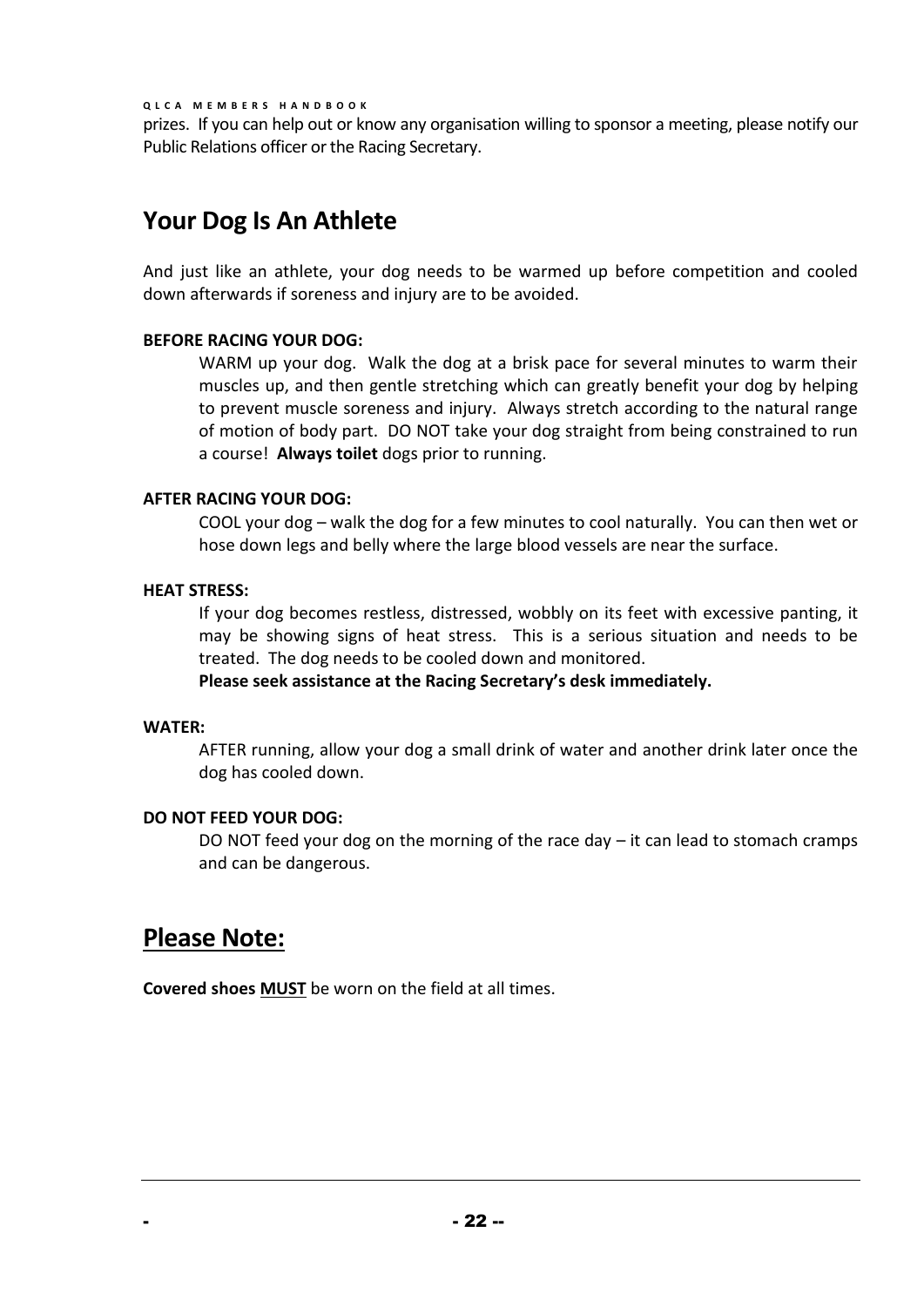# **Feedback**

The Committee would like feedback on any issues mentioned in the Minutes of General Meetings which are published on the website and The Pursuit. The Secretary also has them available at all times upon request.

Feedback may be made person-to-person on race days, by phone or email to any Committee member or letter or email to the Secretary.

Letters are good as they come to the meeting as official correspondence and must be read, discussed and a written reply sent to the writer.

Have a say in the running of your club - members are encouraged to attend meetings in person! And use the suggestion box at the Racing Secretary's desk. Suggestions and comments can be anonymous or with your name if a response is required.

Correspondence sent to:

Email: [secretaryqlca@gmail.com](mailto:secretaryqlca@gmail.com)

Post: The Secretary Queensland Lure Coursing Association PO Box 366 UNDERWOOD QLD 4119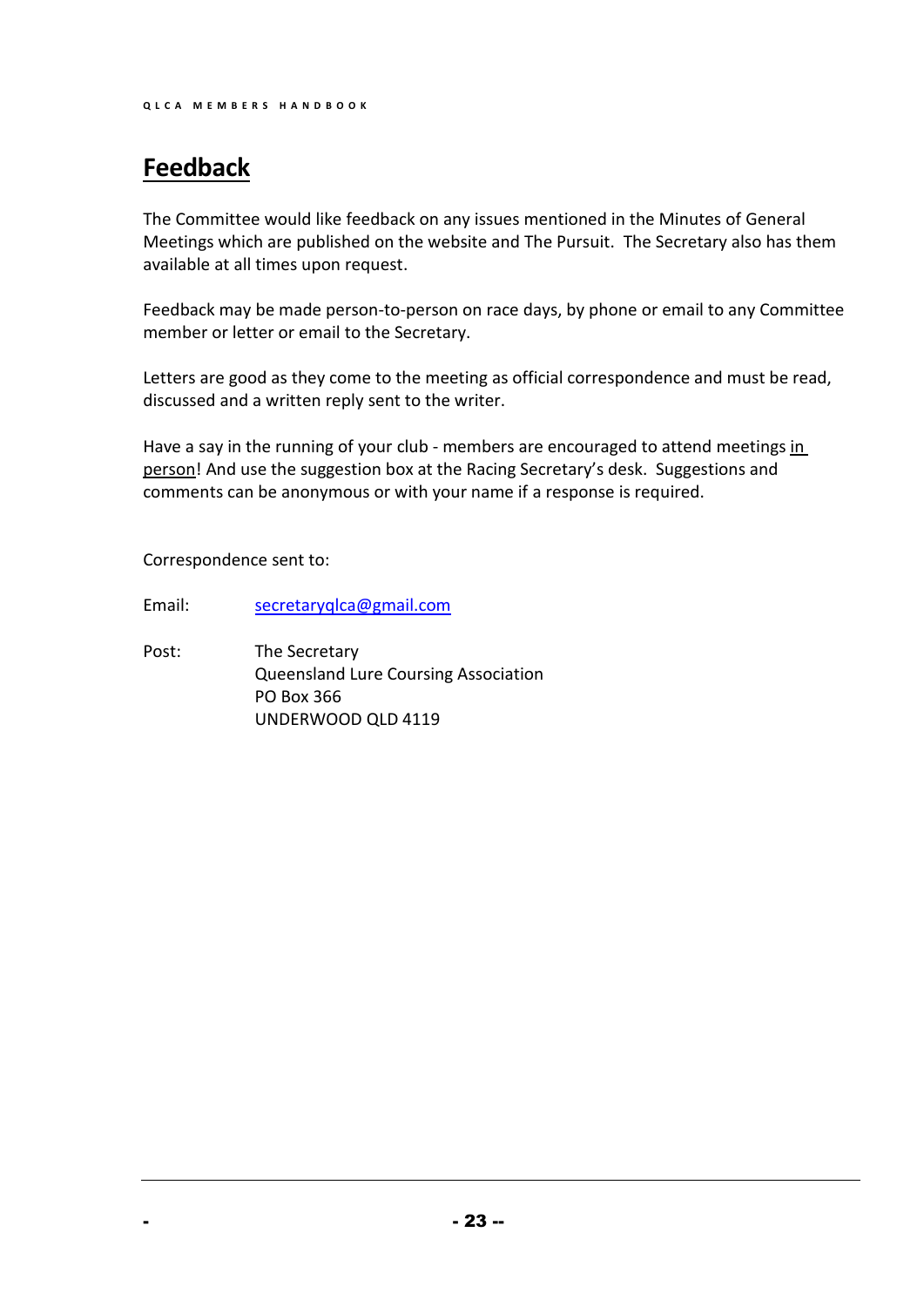# **Judges' Code of Ethics**

#### **DEFINITIONS:**

- Judges Panel: The Judges' Panel consists of all senior judges.
- Trainee judges: according to their anticipated ability, are appointed by the Judges' Panel. The selection criteria include:
	- o Two (2) years continuous membership of the QLCA;
	- $\circ$  Has held all field positions on the coursing field during at least one (1) year season;
	- o Previous experience with dogs is essential (example lure coursing, showing, breeding agility, obedience, or veterinary experience;
	- o A keen attitude to to learn and apply.
- Junior judge criteria:

The following selection criteria will include:

- o Has judged at Summer Cup meetings under the supervision of a senior judge.
- $\circ$  The junior judge has completed trainee judge training and has been deemed competent to be awarded a certificate of achievement as a judge.
- Senior judge criteria:

The following criteria will be considered before elevation:

- o The applicant must have been judging continuously for a minimum of six (6) years. They will display a thorough understanding of all breeds, what they were bred for, running styles and typical behaviours;
- o Together with a keen attitude, they must have shown integrity and commitment throughout their time as a junior judge.

#### **POLICY:**

- 1. Judges shall always show a professional attitude towards the sport and the QLCA as a whole and their personal appearance will be that of a representative. On and off the field, a judge will act in a responsible and respectable manner.
- 2. Judges require respect for their position while on and off the field and will act independently without any influence from any other person while fulfilling their judging assignment.
- 3. A Judge roster will be sent out in time to all judges before the start of each coursing season. The roster will be confidential to the Judges' Committee and the Management Committee. The judge will not announce his/her appointments or that of other judges to the general club membership.
- 4. Decisions, recommendations, discussions etc. that take place during meeting of the Judges Panel and during training lessons of new judges, are confidential and not to be discussed at General Meetings or with the general public. A representative of the Judges' Panel may discuss relevant issues and will report to the Management Committee.
- 5. While the Judges' Panel cannot restrict the use of public forums and private chatrooms (Facebook, Twitter etc), it is our policy that there will be no discussions entered into or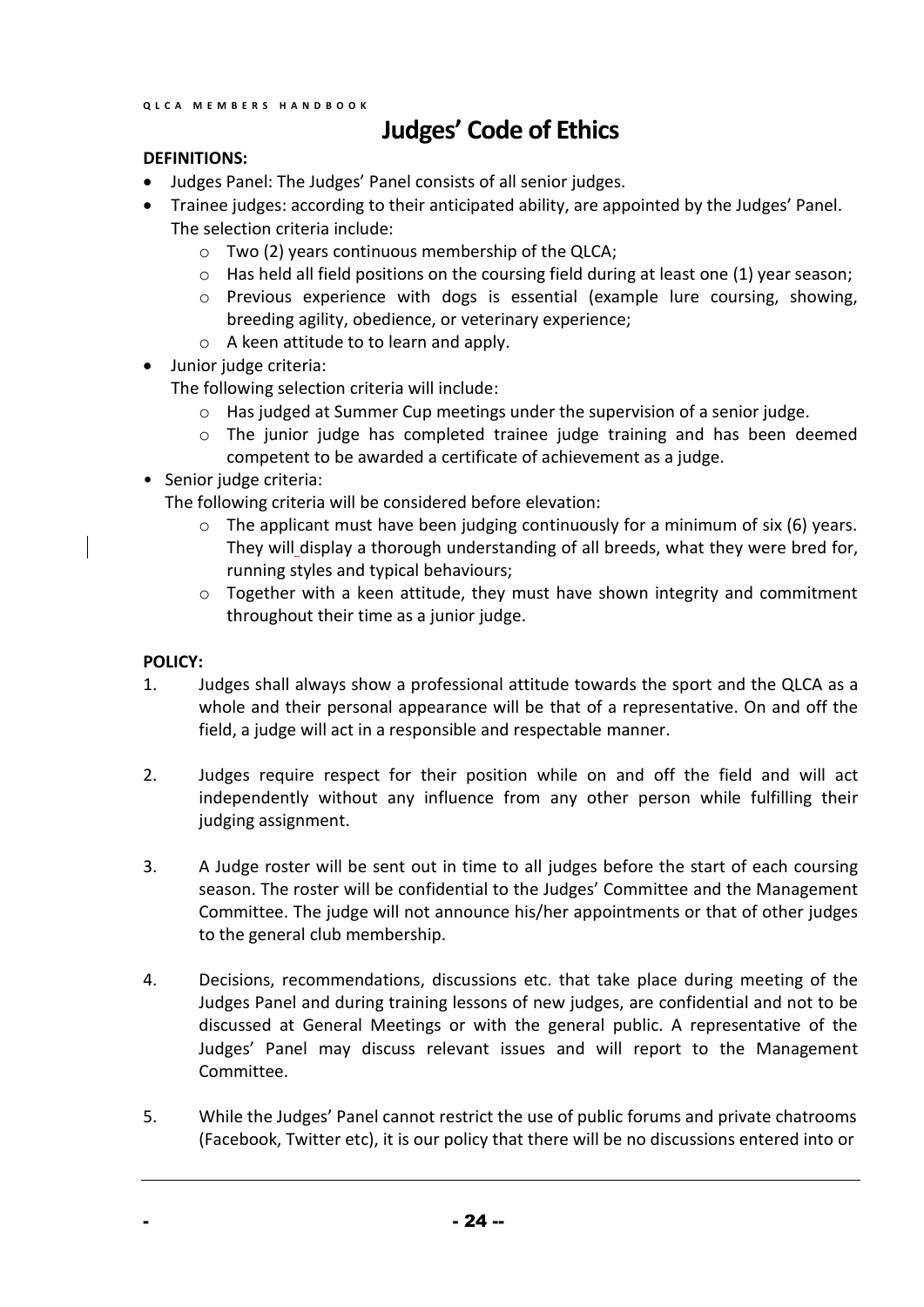statements made regarding other judges, members or club internal procedures. Enquiries are to be directed to the QLCA website.

- 6. Judges' decisions are final and no discussion shall be entered into.
- 7. Judges will not judge their own dogs. Another judge will judge the Judge's dogs on a separate scoring sheet.

#### **PROCEDURES:**

- A. The trainee judge is mentored by the Chief Judge and Senior Judges.
- B. Junior judges may apply to the Judges' Panel for senior status.
- C. Junior judges' decisions may be reviewed by the Chief Judge. Trainee judge decisions shall be supervised by the educating judge appointed by the Chief Judge.
- D. Judges on the day should be on the field one (1) hour before race commencement to inspect and advise of any proposed changes to the course – before any dog enters the field.
- F. Unless otherwise stated, four (4) weeks prior to the commencement of the race season, the Judge will accept their appointment according to the judges' roster. If a judge is required to change an appointment, they will arrange for a replacement judge and notify the chief Judge of the change.
- G. Judging appointments outside of QLCA jurisdiction require the expressed permission of the Judges' Panel.
- H. Should any Judge become the aggrieved party in an incident, the Judges' Panel will decide the course of action and support the aggrieved Judge as much as is reasonably possible.
- I. The Judges' Panel, including junior and trainee judges, will review their activities and performances at least twice a year.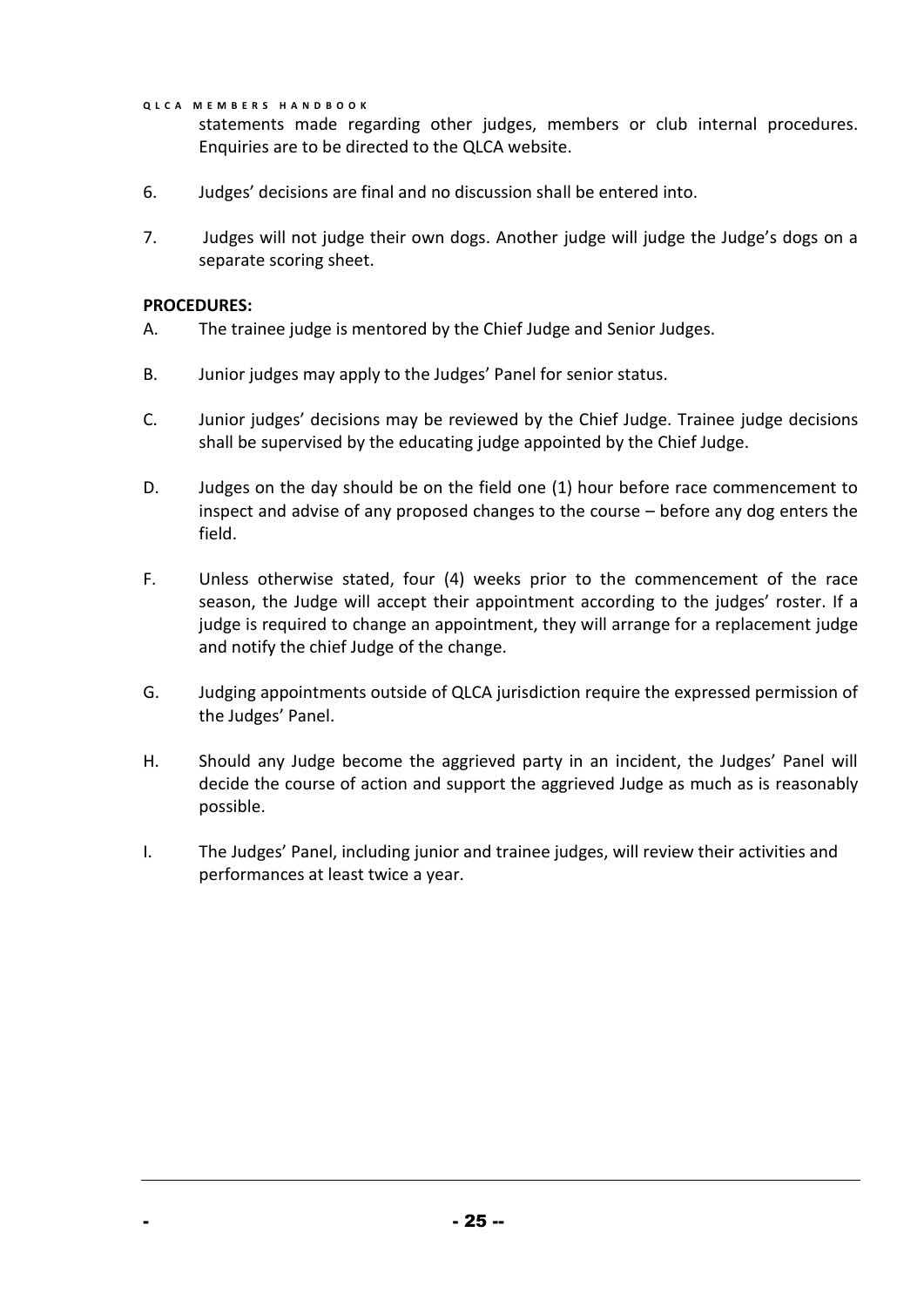### **Breed Groups**

All dogs are grouped within its breed category in accordance with breed standards and guidelines as determined by the Australian National Kennel Council from time to time which describe the ideal characteristics, temperament and appearance of a breed that ensures that the breed is fit for function and purpose. Breed categories are:

| Affenpinscher                      | 1              | <b>Irish Setter</b>                | 3              |
|------------------------------------|----------------|------------------------------------|----------------|
| Afghan hound                       | 4              | <b>Irish Terrier</b>               | 2              |
| <b>Airedale Terrier</b>            | $\overline{2}$ | <b>Irish Water Spaniel</b>         | 3              |
| Akita                              | 6              | Irish Wolfhound                    | 4              |
| Akita (Japanese)                   | 6              | Italian Greyhound *                | $\mathbf{1}$   |
| Alaskan Malamute                   | 6              | Italian Spinone                    | 3              |
| American Hairless Terrier          | 2              | <b>Jack Russell Terrier</b>        | $\overline{2}$ |
| American Staffordshier Terrier     | $\overline{2}$ | Japanese Chin                      | $\mathbf{1}$   |
| Anatolian Shepherd Dog             | 6              | Japanese Spitz                     | $\overline{7}$ |
| <b>Australian Cattle Dog</b>       | 5              | Kangal Shepherd Dog                | 6              |
| Australian Kelpie                  | 5              | Keeshond                           | $\overline{7}$ |
| <b>Australian Shepherd</b>         | 5              | Kerry Blue Terrier                 | $\overline{2}$ |
| Australian Silky Terrier           | $\mathbf{1}$   | King Charles Spaniel               | $\mathbf{1}$   |
| Australian Stumpt Tail Cattle Dog  | 5              | Komondor                           | 5              |
| <b>Australian Terrier</b>          | 2              | Kvasz                              |                |
| Azawakh                            | 4              | Labrador Retriever                 | 3              |
| Basenji                            | 4              | Lagatto Romagnolo                  | 3              |
| Basset Fauvre de Bretagne          | 4              | <b>Lakeland Terrier</b>            | $\overline{2}$ |
|                                    |                | Landseer (European Continental     |                |
| <b>Basset Hound</b>                | 4              | Type)                              | 6              |
| <b>Beagle</b>                      | 4              | Large Munsterlander                | 3              |
| <b>Bearded Collie</b>              | 5              | Leonberger                         | 6              |
| <b>Bedlington Terrier</b>          | 2              | Lhasa Apso                         | 7              |
| Belgian Shepherd Dog (Groenendael, |                |                                    |                |
| Tervueren, Laekenois, Malinois)    | 5              | Lowchen (Little Lion Dog)          | 1              |
| <b>Bergamasco Shepherd Dog</b>     | 5              | Maltese                            | $\mathbf{1}$   |
| <b>Bernese Mountain Dog</b>        | 6              | <b>Manchester Terrier</b>          | $\overline{2}$ |
| <b>Bichon Frise</b>                | 1              | Maremma Sheepdog                   | 5              |
| <b>Black and Tan Coonhound</b>     | 4              | Mastiff                            | 6              |
| Bloodhound                         | 4              | Miniature Pinscher                 | 1              |
| <b>Bletick Coonhound</b>           | 4              | <b>Neapolitan Mastiff</b>          | 6              |
| <b>Border Collie</b>               | 5              | Newfoundland                       | 6              |
| <b>Border Terrier</b>              | $\overline{2}$ | Norfolk Terrier                    | 2              |
| <b>Boston Terrier</b>              | $\overline{7}$ | Norwegian Buhund                   | 5              |
| Borzoi                             | 4              | Norwegian Elkhound                 | 4              |
| <b>Bouvier Des Flandres</b>        | 5              | Norwich Terrier                    | $\overline{2}$ |
| Boxer                              | 6              | Nova Scotia Duck Tolling Retriever | 3              |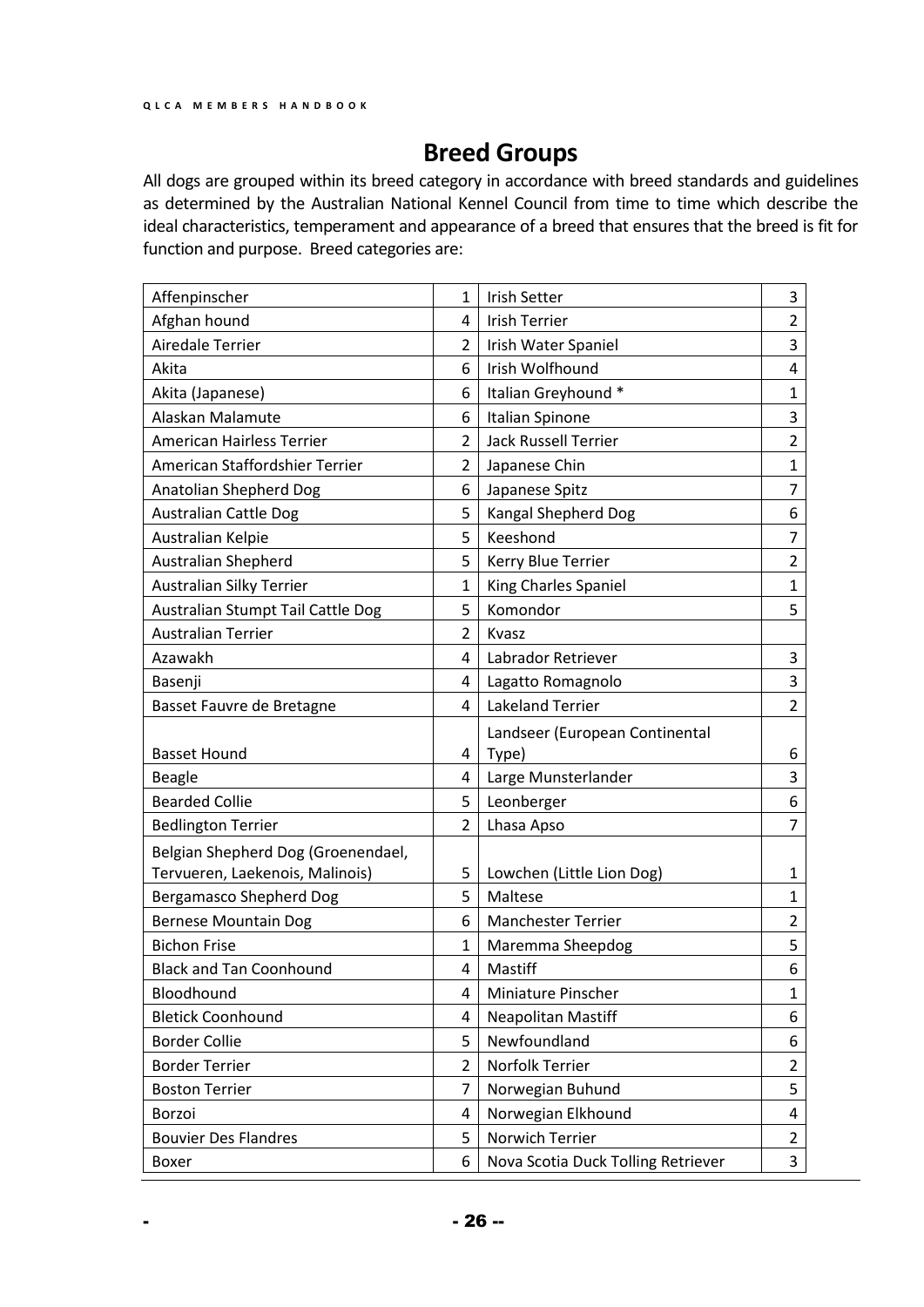| <b>Bracco Italiano</b>               | 3              | Old English Sheepdog              | 5              |
|--------------------------------------|----------------|-----------------------------------|----------------|
| <b>Briard</b>                        | 5              | Otterhound                        | 4              |
| <b>British Bulldog</b>               | 7              | Papillon                          | $\mathbf{1}$   |
| <b>Brittany</b>                      | 3              | <b>Parson Russell Terrier</b>     | $\overline{2}$ |
| <b>Bullmastiff</b>                   | 6              | Pekingese                         | $\mathbf{1}$   |
| <b>Bull Terrier</b>                  | $\overline{2}$ | Peruvian Hairless dog (large)     | 4              |
| <b>Bull Terrier (miniature)</b>      | $\overline{2}$ | Peruvian Hairless dog (medium)    | 4              |
| <b>Cairn Terrier</b>                 | $\overline{2}$ | Peruvian Hairless dog (small)     | 4              |
| Canaan Dog                           | 7              | Petit Basset Griffon Vendeen      | 4              |
| Canadian Eskimo Dog                  | 6              | Pharaoh Hound                     | 4              |
| Cane Corso                           | 6              | Pointer                           | 3              |
| Caucasian Shepherd Dog               | 6              | Polish Lowland Sheepdog           | 5              |
| <b>Central Asian Shepherd Dog</b>    | 6              | Pomeranian                        | $\mathbf{1}$   |
| <b>Cavalier King Charles Spaniel</b> | 1              | Poodle (Miniature)                | 7              |
| <b>Cesky Terrier</b>                 | $\overline{2}$ | Poodle (Standard)                 | $\overline{7}$ |
| Chespeake Bay Retriever              | 3              | Poodle (Toy)                      | $\overline{7}$ |
|                                      |                | Portuguese Podengo -              |                |
|                                      |                | small/medium/large smooth haired, |                |
| Chihuahua (long coat)                | 1              | small/medium/large wire haired    | 4              |
| Chihuahua (smooth coat)              | $\mathbf{1}$   | Portuguese Water Dog              | 6              |
| <b>Chinese Crested Dog</b>           | $\mathbf{1}$   | Pug                               | 1              |
| Chow Chow                            | $\overline{7}$ | Puli                              | 5              |
| <b>Clumber Spaniel</b>               | 3              | Pumi                              | 5              |
| <b>Cocker Spaniel</b>                | 3              | <b>Pyrenean Mastiff</b>           | 6              |
| Cocker Spaniel (American)            | 3              | Pyrenean Mountain Dog             | 6              |
| Collie (rough)                       | 5              | Pyrenean Sheepdog longhaired      | 5              |
| Collie (smooth)                      | 5              | Rhodesian Ridgeback               | 4              |
| Coton De Tulear                      | $\mathbf{1}$   | Rottweiler                        | 6              |
| <b>Curly Coated Retriever</b>        | 3              | Russian Black Terrier             | 6              |
| <b>Dandie Dinmont Terrier</b>        | $\overline{2}$ | Russian Toy (long haired)         | $\mathbf{1}$   |
| Dachshund (long/miniature long       |                |                                   |                |
| haired, smooth/miniature smooth      |                |                                   |                |
| haired, wire/miniature wire haired)  | 4              | Russian Toy (smooth haired)       | 1              |
| Dalmatian                            | $\overline{7}$ | Saluki                            | 4              |
| Deerhound                            | 4              | Samoyed                           | 6              |
| Dobermann                            | 6              | Schipperke                        | 7              |
| Dogue de Bordeaux                    | 6              | Schnauzer                         | 6              |
| Dutch Shepherd Dog                   | 5              | Schnauzer (Giant)                 | 6              |
| <b>English Setter</b>                | 3              | Schnauzer (Miniature)             | 6              |
| <b>English Springer Spaniel</b>      | 3              | <b>Scottish Terrier</b>           | $\overline{2}$ |
| English Toy Terrier (Black & Tan)    | 1              | Sealyham Terrier                  | $\overline{2}$ |
| <b>Estrela Mountain Dog</b>          | 6              | Shar Pei                          | $\overline{7}$ |
| Eurasier                             | 7              | <b>Shetland Sheepdog</b>          | 5              |
| <b>Field Spaniel</b>                 | 3              | Shiba Inu                         | 6              |